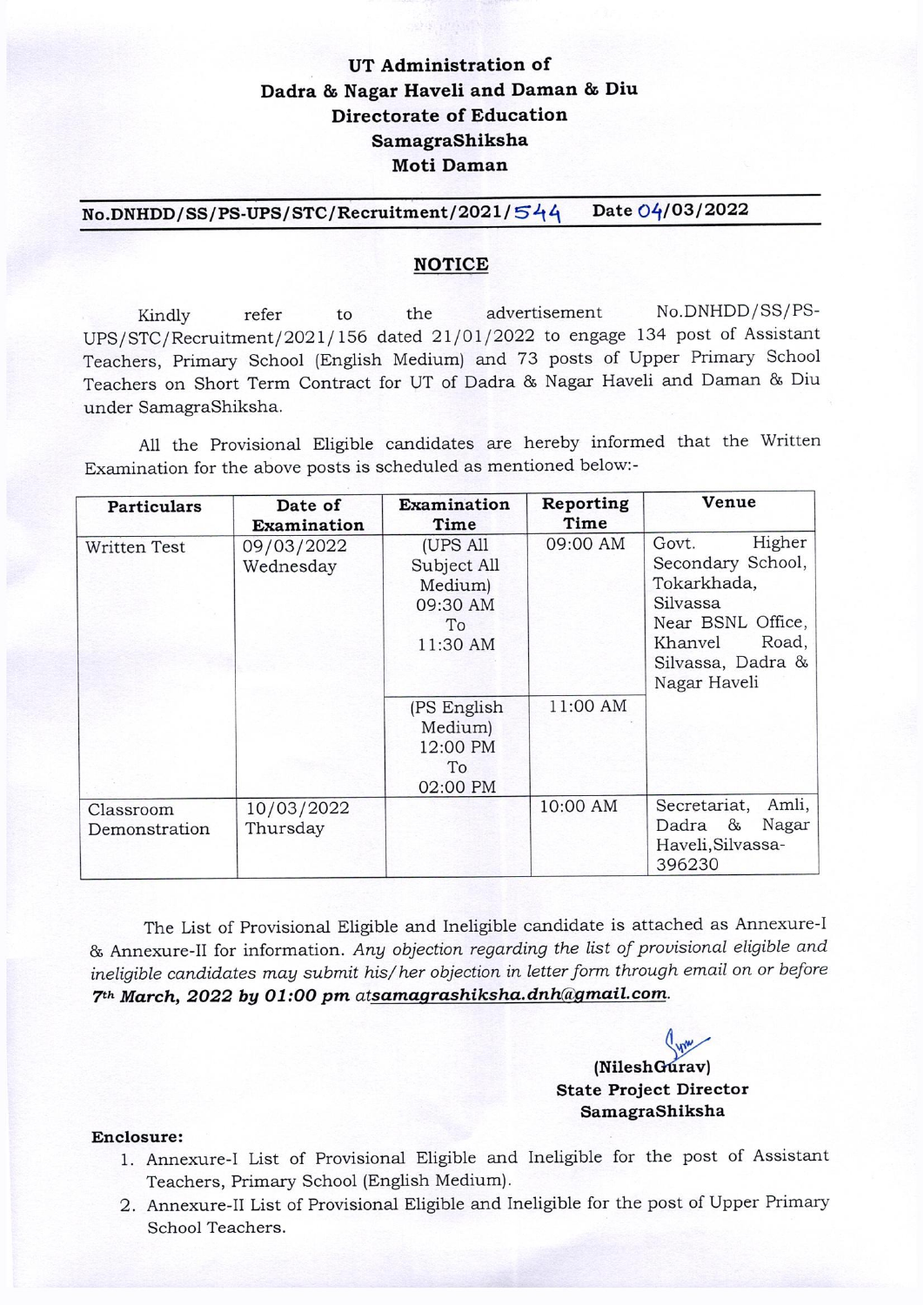### **Annexure-I**

# **LIST OF PROVISIONAL ELIGIBLE CANDIDATE FOR THE POST OF PRIMARY SCHOOL TEACHER - ENGLISH MEDIUM**

| SR.            | <b>NAME OF CANDIDATE</b>         |
|----------------|----------------------------------|
| $\mathbf{1}$   | PRIYANKA PREMABHAI ROHIT         |
| 2              | DIVYA BHAVIK PATEL               |
| 3              | PALLAVI NARENDRA CHATURVEDI      |
| $\overline{4}$ | RITU DINESHCHANDRA DUBEY         |
| $\overline{5}$ | <b>LAISA MATHEW</b>              |
| 6              | PRIYANKA SHIVRAJSINH SOAN        |
| $\overline{7}$ | MEHZABIN MAHEMUD MANSURI         |
| 8              | <b>JELISHA NARESH PATEL</b>      |
| 9              | <b>SMITA UTTAM PATEL</b>         |
| 10             | LAXMI MAHENDRA PATEL             |
| 11             | CHANDRIKA MANILAL PATEL          |
| 12             | RENU SHYAMSINGH BHOTIYA          |
| 13             | <b>SUMIT HARSHADBHAI PATEL</b>   |
| 14             | PRITISHA HASMUKHBHAI PATEL       |
| 15             | NIRAV BABU PATEL                 |
| 16             | PUSHKARANAND GURUDIN YADAV       |
| 17             | ALPA PRAKASHBHAI PATEL           |
| 18             | NIDHI KANTIBHAI CHUDASAMA        |
| 19             | <b>GAUTAMI JAYESH PATEL</b>      |
| 20             | SNEHA KRISHNA RAM                |
| 21             | KAJAL KISHANBHAI PATEL           |
| 22             | NAMARATA YASHWANT BHOYE          |
| 23             | ROMI RANSOD BHIMRA               |
| 24             | ANJALI LAXMAN DADHAV             |
| 25             | NISHU BIBHASH SINGH              |
| 26             | PRAVEEN KUMAR BRIHASPAT SINGH    |
| 27             | POOJA VIJAY KUMAR SHARMA         |
| 28             | RIYA SURYAPAL YADAV              |
| 29             | DEEPAK KUMAR NAKUL CHANDRA YADAV |
| 30             | ENA MADAN BISHT                  |
| 31             | JITENDER SHYAM LAL               |
| 32             | <b>SEJAL NANJI WADHEL</b>        |
| 33             | <b>NISHA MAHTO</b>               |
| 34             | <b>MAHISHA ARJUN PATEL</b>       |
| 35             | PRIYANSHI SINGH                  |
| 36             | KALPANA DAYA SHANKER             |
| 37             | SHAGUFTA FARIDUDDIN FARID        |
| 38             | <b>ASHISH PRASAD</b>             |
| 39             | <b>GULAFSHAN MASOOD AHMAD</b>    |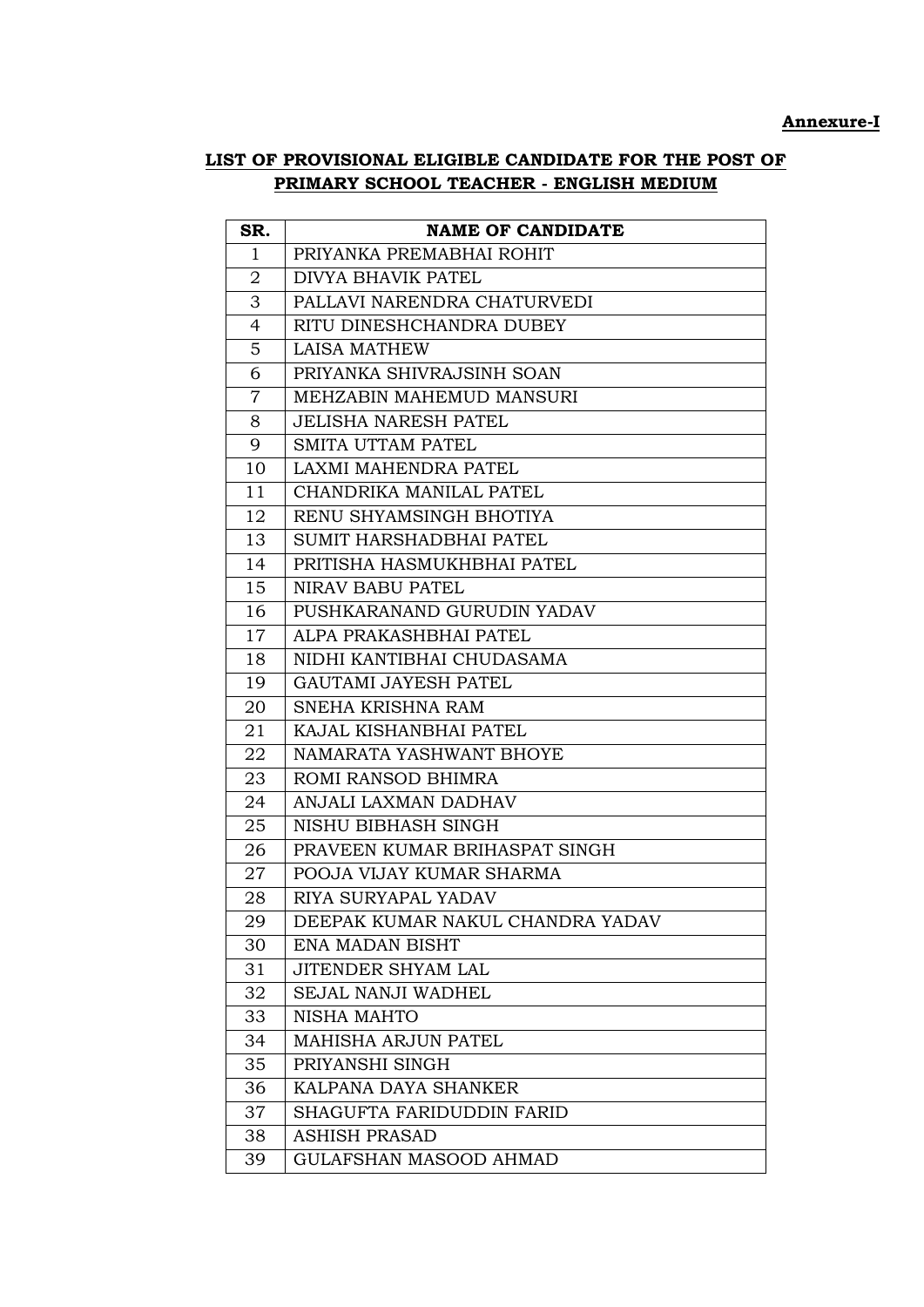| SR. | <b>NAME OF CANDIDATE</b>       |
|-----|--------------------------------|
| 40  | BHUMIKABEN CHUNILAL KAMALIA    |
| 41  | <b>SACHIN LAXMAN PILENA</b>    |
| 42  | <b>SHUBHAM TRIPATHI</b>        |
| 43  | PRATIK PRAVIN TOKRE            |
| 44  | <b>GARIMA SAROTTAM SHARMA</b>  |
| 45  | RAKHI KANWAR SINGH             |
| 46  | ANJALI LAXMAN DADHAV           |
| 47  | ABHISHEK BHAVENDRA SINGH       |
| 48  | <b>MANISH GOSWAMI</b>          |
| 49  | PATIL SHUBHAM VILAS            |
| 50  | SALONI DINESH SHARMA           |
| 51  | <b>SUMIT DINESH YADAV</b>      |
| 52  | <b>JYOTI DADAN SINGH</b>       |
| 53  | HIRAL UMESHKUMAR RAMANLAL      |
| 54  | TWINKLE SUDHIRKUMAR DAMANIA    |
| 55  | AMIT KUMAR JITENDRAKUMAR SINGH |
| 56  | AISHA HUSSAIN                  |
| 57  | PRAVEENKUMAR BRIHASPAT SINGH   |
| 58  | YOGITABEN KANJI BARIYA         |
| 59  | KAMINI VELJI CAHARNIYA         |
| 60  | <b>JOSHNA DEVA VAISHYA</b>     |
| 61  | <b>JITENDER SHYAMLAL</b>       |
| 62  | VIBHAKUMARI VIJAY SHAH         |
| 63  | <b>ANASWARA VALSAN</b>         |
| 64  | KINJAL BHUPENDRAKUMAR PATEL    |
| 65  | <b>SEEMA BIND</b>              |
| 66  | <b>VIVEK SAGAR</b>             |
| 67  | URVASHI DAYARAM PALSANIA       |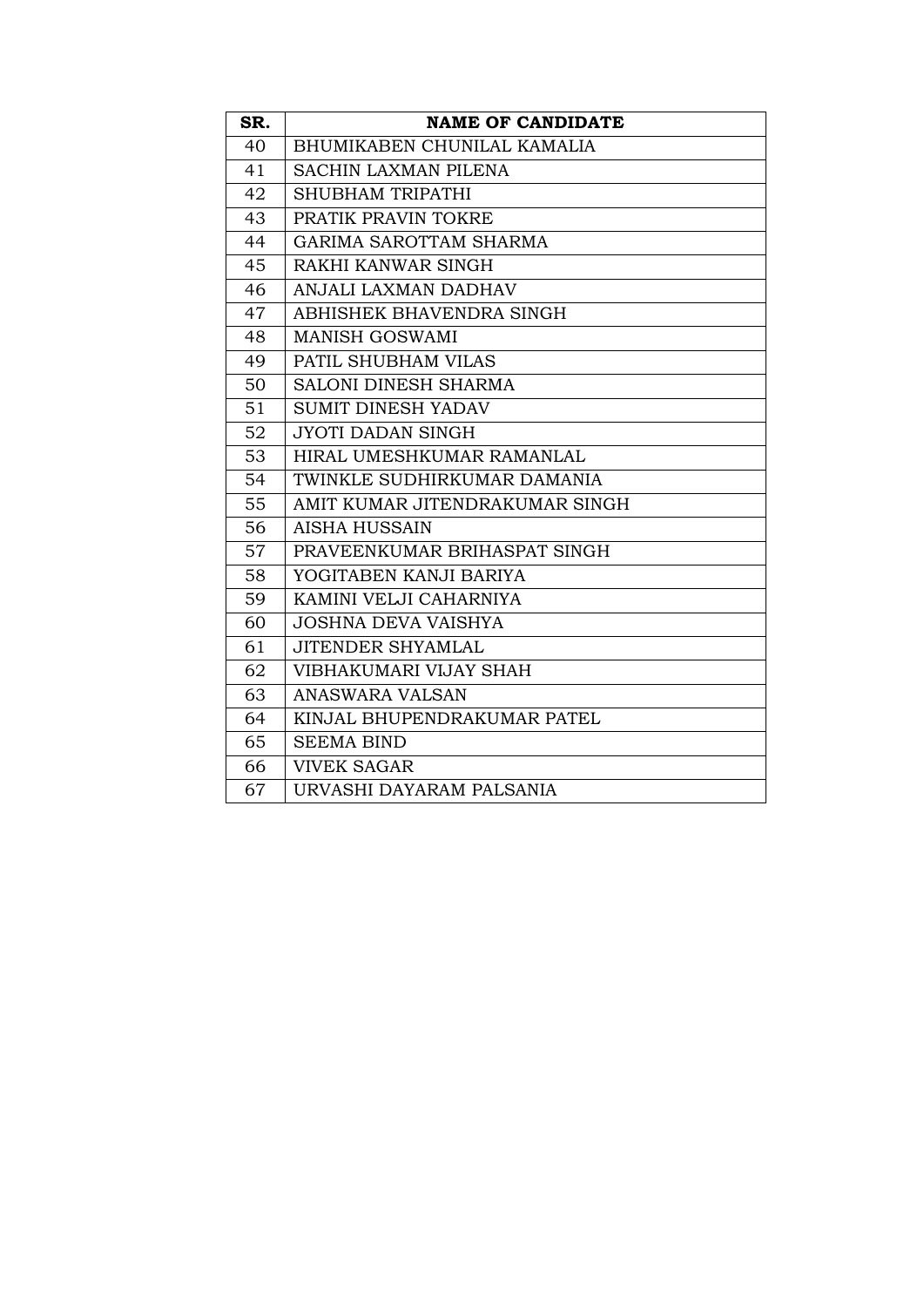### **Annexure-I**

## **LIST OF INELIGIBLE CANDIDATE FOR PRIMARY SCHOOL TEACHER ENGLISH MEDIUM**

| SR.No.         | <b>NAME OF THE CANDIDATE</b>               | <b>REASON</b>              |  |
|----------------|--------------------------------------------|----------------------------|--|
| $\mathbf{1}$   | MAYUSHA DIPAK SOLANKI                      | STUDY IN GUJARATI MEDIUM   |  |
| $\overline{2}$ | SUVARNA SAHEBRAO TAYADE                    | NO REQUISITE QUALIFICATION |  |
| 3              | SARGASREE SOMAN K.                         | STUDY IN MALAYALAM MEDIUM  |  |
| 4              | NITIN NIVRUTTI JADHAV                      | STUDY IN MARATHI MEDIUM    |  |
| 5              | RADHE KRISHNAN                             | STUDY IN HINDI MEDIUM      |  |
| 6              | ASHOK BHAGVAT BHUSARE                      | STUDY IN MARATHI MEDIUM    |  |
| $\overline{7}$ | ANURADHA DESHRAJ                           | STUDY IN HINDI MEDIUM      |  |
| 8              | KAMLESH CHUNILAL SOLANKI                   | STUDY FROM GUJARATI        |  |
|                |                                            | <b>MEDIUM</b>              |  |
| 9              | NEELAM SUBHASH CHAND                       | STUDY IN HINDI MEDIUM      |  |
| 10             | POONAM SHRI BHAGWAN                        | STUDY IN HINDI MEDIUM      |  |
| 11             | KUNDAN KUMAR BHARAT                        | STUDY IN HINDI MEDIUM      |  |
|                | <b>THAKUR</b>                              |                            |  |
| 12             | SHABNAM SHAILANDER JHA                     | STUDY IN HINDI MEDIUM      |  |
| 13             | SHEKHAR JAGDISH KOLI                       | STUDY IN MARATHI MEDIUM    |  |
| 14             | ASHWINI RAJESH BORADE                      | NO REQUISITE QUALIFICATION |  |
| 15             | HIMANSHU ASHOK SINGH                       | STUDY IN HINDI MEDIUM      |  |
|                | <b>CHAUHAN</b>                             |                            |  |
| 16             | SHIVANI RAJ KUMAR SRIVASTAVA               | STUDY IN HINDI MEDIUM      |  |
| 17             | DARSHANABEN VAJUBHAI MER                   | STUDY IN GUJARATI MEDIUM   |  |
| 18             | KINJAL HEMANT SOLANKI                      | STUDY IN GUJARATI MEDIUM   |  |
| 19             | NEERU DAMU CHUMBHALE                       | STUDY IN MARATHI MEDIUM    |  |
| 20             | PRASHANT TIWARI                            | STUDY IN HINDI MEDIUM      |  |
| 21             | <b>DIWAKAR KUMAR RAY</b>                   | DOCUMENTS NOT ATTACHED     |  |
| 22             | RAHUL ASHOK PATIL                          | STUDY IN MARATHI MEDIUM    |  |
| 23             | SACHIN GAJANAN MANDVAGADE                  | STUDY IN MARATHI MEDIUM    |  |
| 24             | DHANRAJ ROHIDAS CHITTE                     | STUDY IN MARATHI MEDIUM    |  |
| 25             | DAMODRA TULSIDAS                           | STUDY IN GUJARATI MEDIUM   |  |
| 26             | <b>GAUTAMPURI</b><br>VIRAL PRAKASHBHAI GOR | STUDY IN GUJARATI MEDIUM   |  |
| 27             | LOKESH RAJBEER SINGH                       | STUDY IN HINDI MEDIUM      |  |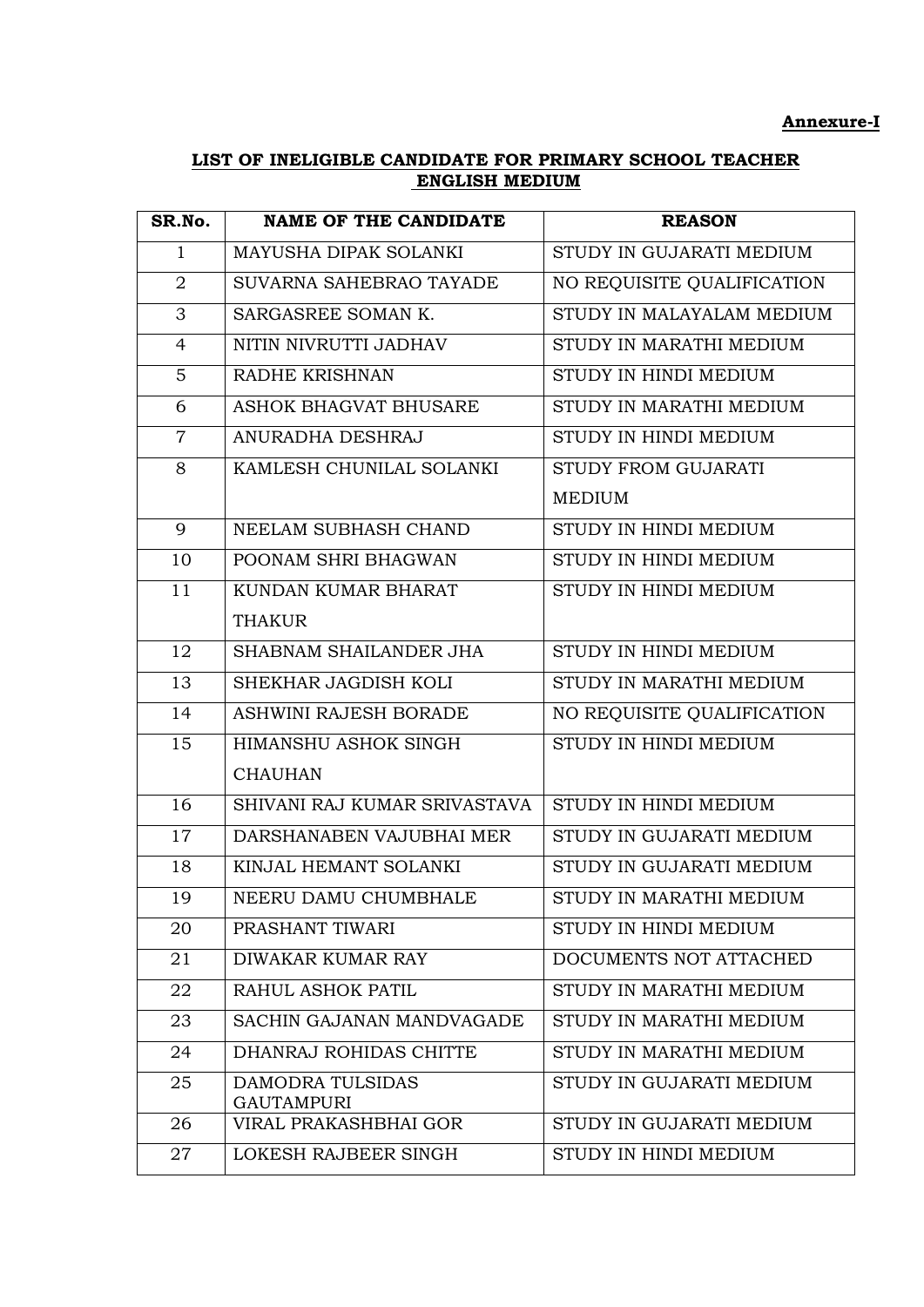| 28 | UMESH KUMAR MISHRA             | STUDY IN HINDI MEDIUM                         |
|----|--------------------------------|-----------------------------------------------|
| 29 | SWARNALATA PAVAN YADAV         | PROFESSIONAL QUALIFICATION<br><b>REQUIRED</b> |
| 30 | DEVAKI NANDAN SHARMA           | STUDY IN HINDI MEDIUM                         |
| 31 | <b>AJAY RAMESH KUWAR</b>       | STUDY IN MARATHI MEDIUM                       |
| 32 | SHAILESHKUMAR DEVJI ANJANI     | STUDY IN GUJARATI MEDIUM                      |
| 33 | NISHA KAILASHCHAND SHARMA      | STUDY IN HINDI MEDIUM                         |
| 34 | POOJA UPENDRA PATHAK           | <b>BELOW 50%</b>                              |
| 35 | <b>GANESH RAJU VISAVE</b>      | STUDY IN MARATHI MEDIUM                       |
| 36 | BEDASMITA PRAFULLA KUMAR       | STUDY IN ODIA MEDIUM                          |
|    | <b>SAHU</b>                    |                                               |
| 37 | RADHIKA SOMABHAI BARIYA        | NO TET I                                      |
| 38 | YUVRAJ JALNDAR KENGAR          | STUDY IN MARATHI MEDIUM                       |
| 39 | <b>SABAHAT JAHAN</b>           | STUDY IN HINDI MEDIUM                         |
| 40 | SIDDHANT PANDEY                | STUDY IN HINDI MEDIUM                         |
| 41 | VISHAL SHUBHASH THAKARE        | STUDY IN MARATHI MEDIUM                       |
| 42 | <b>TARSEN SINGH</b>            | STUDY IN PUNJABI MEDIUM                       |
| 43 | SATISH KUMAR RAJPATI GUPTA     | STUDY IN HINDI MEDIUM                         |
| 44 | AVINASH MEGHRAJ SARWADE        | STUDY IN MARATHI MEDIUM                       |
| 45 | RAMESH DAMU CHUMBHALE          | STUDY IN MARATHI MEDIUM                       |
| 46 | YUGANG RANA                    | STUDY IN HINDI MEDIUM                         |
| 47 | <b>SASMITA PATI</b>            | <b>OVER AGE</b>                               |
| 48 | RAJESH SHIVAJI LOKHANDE        | STUDY IN MARATHI MEDIUM                       |
| 49 | MILAN MARCUS NADGE             | OVER AGE                                      |
| 50 | PRAVEEKUMAR HAWA SINGH         | STUDY IN HINDI MEDIUM                         |
| 51 | RAKESH NATHU PATIDAR           | STUDY IN HINDI MEDIUM                         |
| 52 | <b>VIRALBEN BALUBHAI PATEL</b> | STUDY IN GUJARATI MEDIUM                      |
| 53 | PURUSHOTTAM NARAYAN            | STUDY IN MARATHI MEDIUM                       |
|    | <b>MARATHE</b>                 |                                               |
| 54 | DIKSHA OMPRAKASH SINGH         | <b>OVER AGE</b>                               |
| 55 | DIPAK RAMESH AUTI              | STUDY IN MARATHI MEDIUM                       |
| 56 | <b>SANDIP BHAIDAS PATIL</b>    | STUDY IN MARATHI MEDIUM                       |
| 57 | PATIL YOGITA GULABRAO          | STUDY IN MARATHI MEDIUM                       |
| 58 | TARSEM HARBAN SINGH            | STUDY IN PUNJABI MEDIUM                       |
| 59 | SHRIKANT BALCHANDRA PATIL      | STUDY IN MARATHI MEDIUM                       |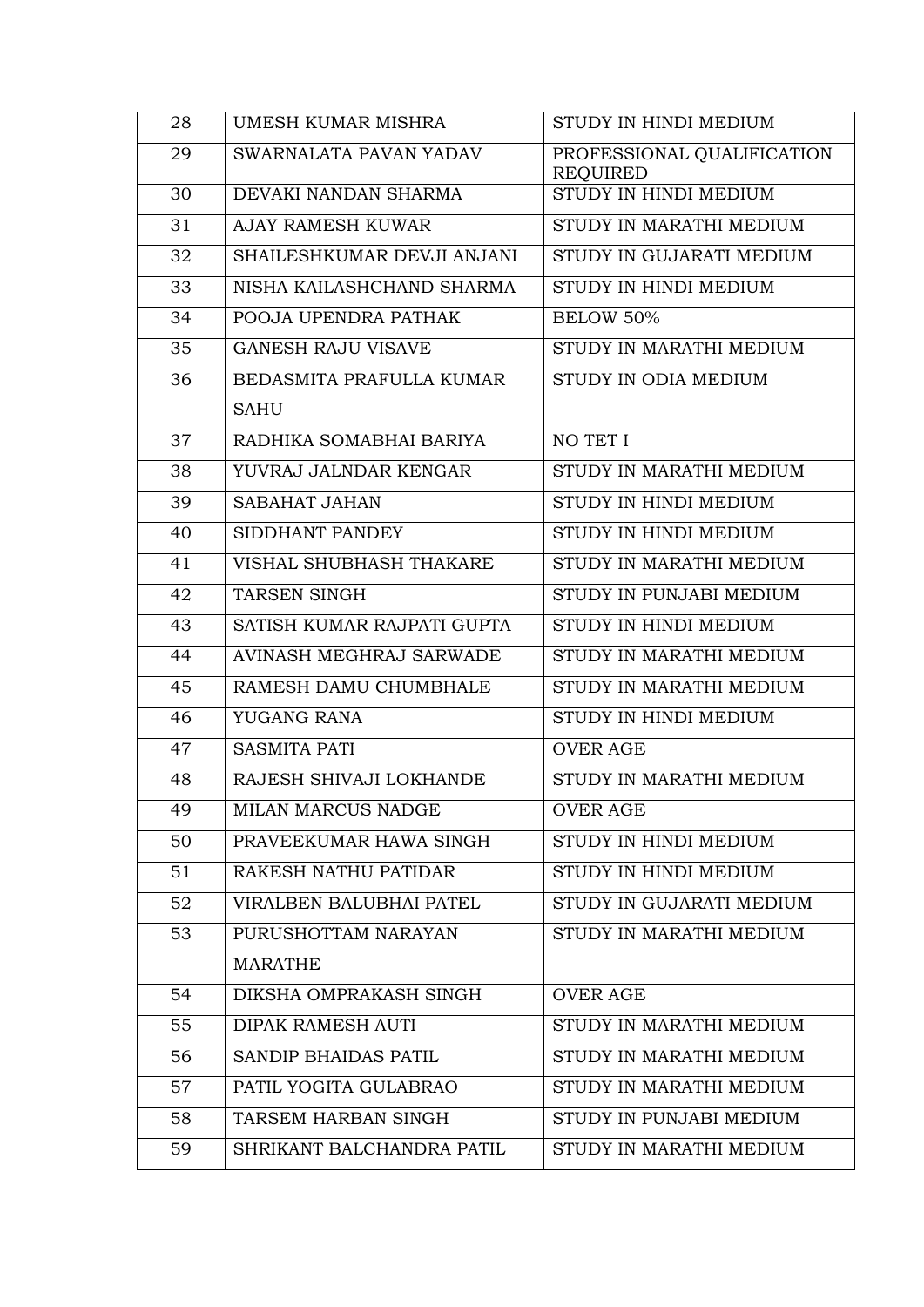| 60 | <b>BHUMIKABEN KANTILAL</b>   | STUDY IN GUJARATI MEDIUM                       |
|----|------------------------------|------------------------------------------------|
|    | <b>KHAMBHU</b>               |                                                |
| 61 | KAJOL PRAMODBHAI BHATIYA     | STUDY IN GUJARATI MEDIUM                       |
| 62 | TANVI HARILAL CHAUHAN        | STUDY IN GUJARATI MEDIUM                       |
| 63 | VINAYAK DNYANESHWAR MALI     | STUDY IN MARATHI MEDIUM                        |
| 64 | VINUBHAI BABANBHAI           | STUDY IN GUJARATI MEDIUM                       |
|    | <b>CHAUDHARI</b>             |                                                |
| 65 | PRIYANKA KUMARI              | BELOW 45%                                      |
| 66 | SANDIP NANAJI KAWADE         | STUDY IN MARATHI MEDIUM                        |
| 67 | SONAL SANJAY SHARMA          | NO DOCUMENT ATTACHED                           |
| 68 | <b>VINOD KUMAR</b>           | STUDY IN HINDI MEDIUM                          |
| 69 | <b>ARUN KUMAR</b>            | STUDY IN HINDI MEDIUM                          |
| 70 | <b>UDAY RAJ</b>              | STUDY IN HINDI MEDIUM                          |
| 71 | SHWETHA K. SHASIDHARAN       | NO B.ED                                        |
|    | <b>MENON</b>                 |                                                |
| 72 | <b>MANJEET KUMAR</b>         | STUDY IN HINDI MEDIUM                          |
| 73 | DIPIKA DILIPRAO CHORE        | STUDY IN MARATHI MEDIUM                        |
| 74 | BHADANE MAHENDRA BABULAL     | STUDY IN MARATHI MEDIUM                        |
| 75 | NILAM ISHWARBHAI DESAI       | <b>BELOW 50% IN GRADUATION</b>                 |
| 76 | <b>BHAWANA ANIL BHARDWAJ</b> | NO B.ED                                        |
| 77 | GAURANG ARVIND SAXENA        | STUDY IN HINDI MEDIUM                          |
| 78 | KALPANABEN VAJESINH SOLANKI  | STUDY IN GUJARATI MEDIUM                       |
| 79 | SNEHALBEN RAMESHBHAI         | STUDY IN GUJARATI MEDIUM                       |
|    | <b>GHADIYA</b>               |                                                |
| 80 | POOJA ASHOKKUMAR VERMA       | STUDY IN HINDI MEDIUM                          |
| 81 | <b>DILIP KUMAR</b>           | FORM NOT SUBMITTED IN THE                      |
|    |                              | PRESCRIBED FORMAT                              |
| 82 | <b>SUDESH RANI</b>           | FORM NOT SUBMITTED IN THE                      |
|    |                              | PRESCRIBED FORMAT<br>NO SUPPORTING DOCUMENTS   |
|    |                              | <b>PROVIDED</b>                                |
| 83 | RAJASHRI SUBHASH PATIL       | FORM NOT SUBMITTED IN THE<br>PRESCRIBED FORMAT |
| 84 | <b>SUMEDHA RATHEE</b>        | FORM NOT SUBMITTED IN THE                      |
| 85 | SHAILESH SONAJI CHAUHAN      | PRESCRIBED FORMAT<br>FORM NOT SUBMITTED IN THE |
|    |                              | PRESCRIBED FORMAT                              |
| 86 | MACHHINDRA BAPU BORSE        | STUDY IN MARATHI MEDIUM                        |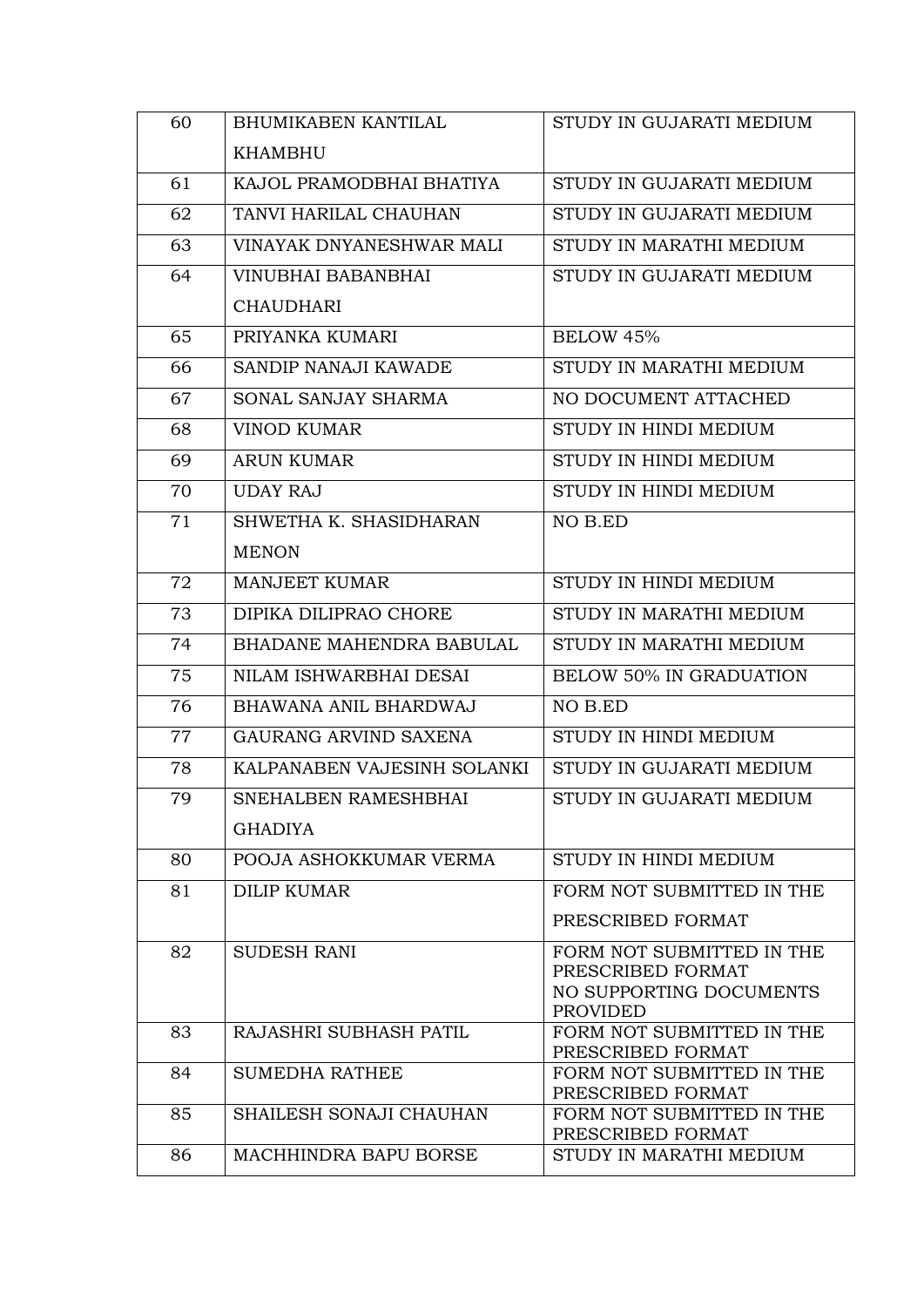| 87 | VISHAL SUBHASH THAKARE   | STUDY IN MARATHI MEDIUM  |
|----|--------------------------|--------------------------|
| 88 | RAHUL BHATU PAWAR        | STUDY IN MARATHI MEDIUM  |
| 89 | DIPAK HIRAMAN BHAMRE     | STUDY IN MARATHI MEDIUM  |
| 90 | KALPANA LAXMAN ZUGARE    | STUDY IN MARATHI MEDIUM  |
| 91 | SUNITA ASHARAM KAHAR     | STUDY IN MARATHI MEDIUM  |
| 92 | RADHIKA SOMABHAI BARAIYA | STUDY IN GUJARATI MEDIUM |
| 93 | ANKESHREE ANILBHAI PATEL | STUDY IN GUJARATI MEDIUM |
| 94 | DEVAKINANDAN SHARMA      | STUDY IN HINDI MEDIUM    |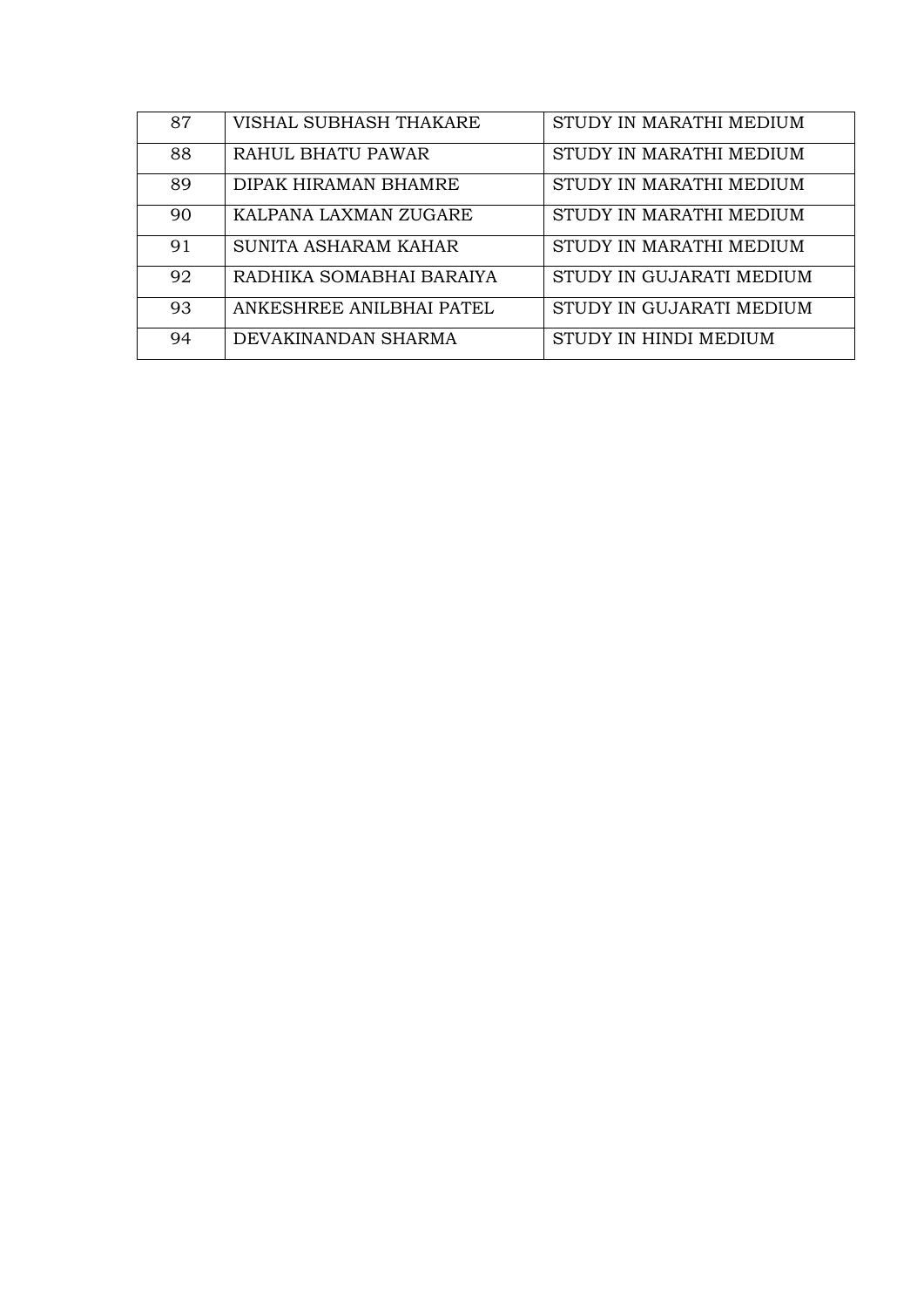# **LIST OF PROVISIONAL ELIGIBLE CANDIDATE FOR THE POST OF UPPER PRIMARY SCHOOL TEACHER - ENGLISH MEDIUM**

| SR.NO.         | <b>MEDIUM</b>   | <b>SUBJECT</b>             | <b>NAME OF THE CANDIDATE</b>     |
|----------------|-----------------|----------------------------|----------------------------------|
| $\mathbf{1}$   | <b>ENGLISH</b>  | <b>SCIENCE &amp; MATHS</b> | PRIYANKA PREMABHAI ROHIT         |
| $\overline{2}$ | <b>GUJARATI</b> | <b>ENGLISH</b>             | JIVANBHAI SONAJI THAKRYA         |
| 3              | <b>ENGLISH</b>  | <b>ENGLISH</b>             | DIVYA BHAVIK PATEL               |
| 4              | <b>ENGLISH</b>  | <b>SCIENCE &amp; MATHS</b> | AMEE MITESHSINH THAKOR           |
| 5              | GUJARATI        | <b>ENGLISH</b>             | ANJANABEN KANUBHAI PATEL         |
| 6              | <b>ENGLISH</b>  | <b>SCIENCE &amp; MATHS</b> | PALLAVI NARENDRA CHATURVEDI      |
| $\overline{7}$ | <b>ENGLISH</b>  | <b>SOCIAL SCIENCE</b>      | <b>LAISA MATHEW</b>              |
| 8              | GUJARATI        | <b>ENGLISH</b>             | ROSHNIBEN GANESHBHAI PATEL       |
| 9              | <b>HINDI</b>    | <b>SCIENCE &amp; MATHS</b> | KARISHMABEN VISHNUBHAI PATEL     |
| 10             | GUJARATI        | <b>ENGLISH</b>             | ANILBHAI MANGAL CHAUDHARI        |
| 11             | <b>ENGLISH</b>  | <b>SCIENCE &amp; MATHS</b> | PRIYANKA SHIVRAJSINH SOAN        |
| 12             | <b>ENGLISH</b>  | <b>SCIENCE &amp; MATHS</b> | TRUPTI HANSRAJ BHAVSAR           |
| 13             | <b>ENGLISH</b>  | <b>SOCIAL SCIENCE</b>      | DURGESH GAMANBHAI PATEL          |
| 14             | <b>ENGLISH</b>  | <b>SOCIAL SCIENCE</b>      | PRAVINBHAI GONDIYABHAI CHAUDHARI |
| 15             | GUJARATI        | <b>ENGLISH</b>             | REKHABEN MANILAL VARTHA          |
| 16             | <b>ENGLISH</b>  | <b>SOCIAL SCIENCE</b>      | BHOOMIKA DINESHSINGH CHAUHAN     |
| 17             | <b>MARATHI</b>  | <b>SCIENCE &amp; MATHS</b> | ASHA KAKAD GAVIT                 |
| 18             | <b>ENGLISH</b>  | <b>SCIENCE &amp; MATHS</b> | HARSHABEN VAZIRBHAI PATEL        |
| 19             | <b>ENGLISH</b>  | <b>SCIENCE &amp; MATHS</b> | <b>SMITA UTTAM PATEL</b>         |
| 20             | <b>ENGLISH</b>  | <b>SCIENCE &amp; MATHS</b> | CHANDRIKA MANILAL PATEL          |
| 21             | <b>ENGLISH</b>  | <b>ENGLISH</b>             | RENU SHYAMSINGH BHOTIYA          |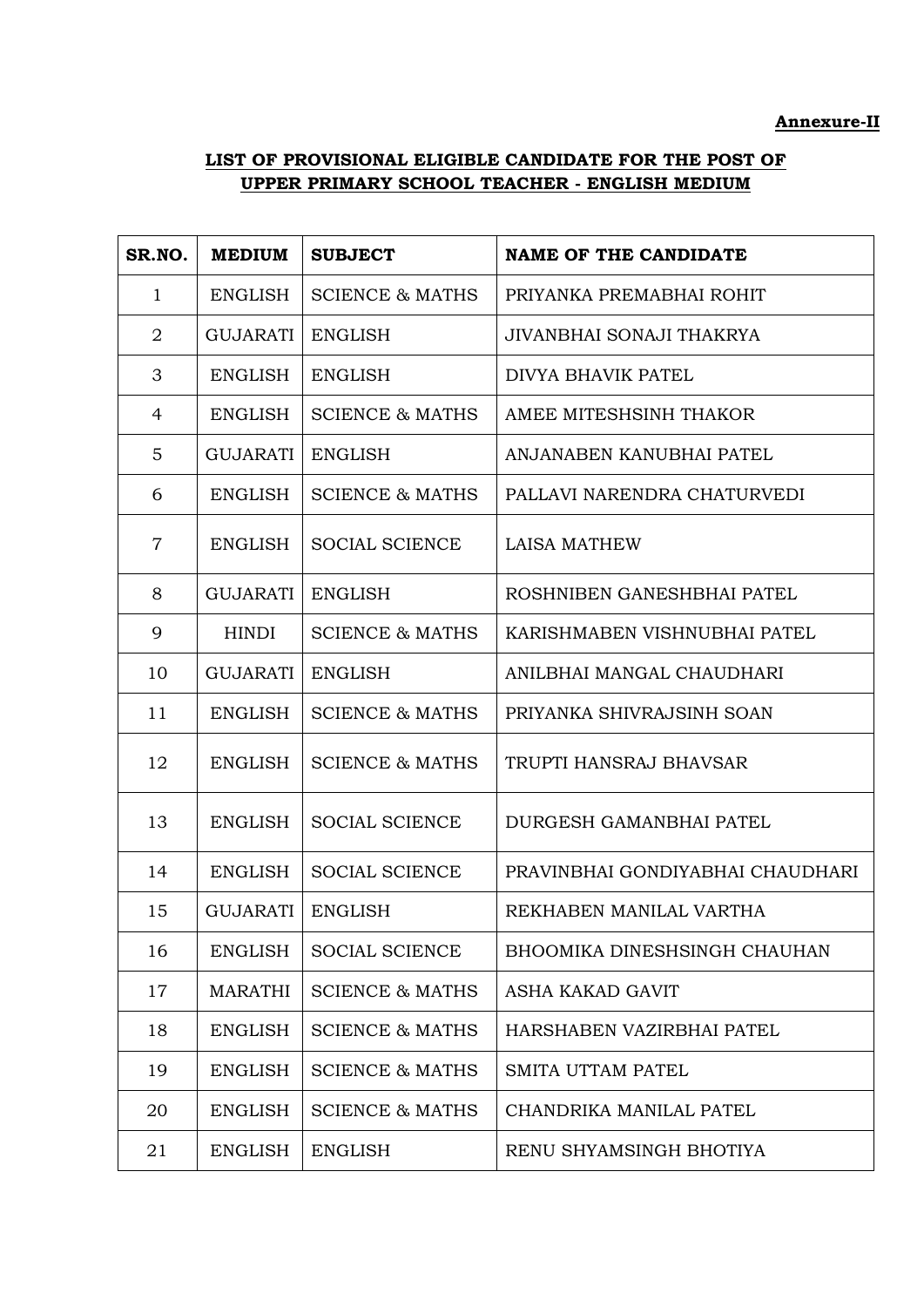| 22 | <b>MARATHI</b>  | <b>ENGLISH</b>             | PRIYA PRAVIN GAYKAWAD                         |
|----|-----------------|----------------------------|-----------------------------------------------|
| 23 | <b>GUJARATI</b> | <b>ENGLISH</b>             | FALGUNIBAHEN DINESHBHAI PATEL                 |
| 24 | <b>ENGLISH</b>  | <b>SOCIAL SCIENCE</b>      | MINAXIBEN RAMESHBHAI VARTHA                   |
| 25 | <b>MARATHI</b>  | <b>SCIENCE &amp; MATHS</b> | <b>JAGDISH DEVU BIRARI</b>                    |
| 26 | <b>MARATHI</b>  | <b>SCIENCE &amp; MATHS</b> | MAMTA RAJU JADHAV                             |
| 27 | <b>HINDI</b>    | <b>SCIENCE &amp; MATHS</b> | VIRENDRA RUHELA                               |
| 28 | <b>GUJARATI</b> | <b>ENGLISH</b>             | DIPIKABEN NILESHBHAI ZANTIYA                  |
| 29 | <b>HINDI</b>    | <b>SCIENCE &amp; MATHS</b> | MONIKA FATEH SINGH SHEKHAWAT                  |
| 30 | <b>MARATHI</b>  | <b>SCIENCE &amp; MATHS</b> | RAJANI SHANTARAM CHAUDHARI                    |
| 31 | ENGLISH         | <b>SCIENCE &amp; MATHS</b> | NEHA RAJENDRA VARULE                          |
| 32 | <b>MARATHI</b>  | <b>SCIENCE &amp; MATHS</b> | AYSHA BABAN CHIMBDA                           |
| 33 | <b>GUJARATI</b> | <b>ENGLISH</b>             | PRAGNESHVARIBEN ASHOKBHAI<br><b>CHAUDHARI</b> |
| 34 | ENGLISH         | <b>SCIENCE &amp; MATHS</b> | SUMIT HARSHADBHAI PATEL                       |
| 35 | <b>ENGLISH</b>  | <b>SOCIAL SCIENCE</b>      | PRITISHA HASMUKHBHAI PATEL                    |
| 36 | <b>ENGLISH</b>  | <b>SCIENCE &amp; MATHS</b> | NIDHIKUMARI SURENDRASINH<br><b>CHAUHAN</b>    |
| 37 | ENGLISH         | <b>SCIENCE &amp; MATHS</b> | NIRAV BABU PATEL                              |
| 38 | <b>ENGLISH</b>  | <b>SOCIAL SCIENCE</b>      | PUSHKARANAND GURUDIN YADAV                    |
| 39 | <b>GUJARATI</b> | <b>ENGLISH</b>             | KAILASHBHAI SHIVABHAI MISHAL                  |
| 40 | <b>GUJARATI</b> | <b>ENGLISH</b>             | DIPESHBHAI SHIVABHAI MISHAL                   |
| 41 | <b>HINDI</b>    | <b>SCIENCE &amp; MATHS</b> | CHANDANI DILIP SINGH                          |
| 42 | <b>MARATHI</b>  | <b>ENGLISH</b>             | <b>BIPIN PANDU KURKUTE</b>                    |
| 43 | <b>ENGLISH</b>  | <b>ENGLISH</b>             | <b>GAUTAMI JAYESH PATEL</b>                   |
| 44 | <b>ENGLISH</b>  | <b>SCIENCE &amp; MATHS</b> | MANSI JAYENDRASINH CHAUHAN                    |
| 45 | <b>ENGLISH</b>  | <b>SOCIAL SCIENCE</b>      | SNEHA KRISHNA RAM                             |
| 46 | <b>ENGLISH</b>  | <b>SOCIAL SCIENCE</b>      | KAJAL KISHANBHAI PATEL                        |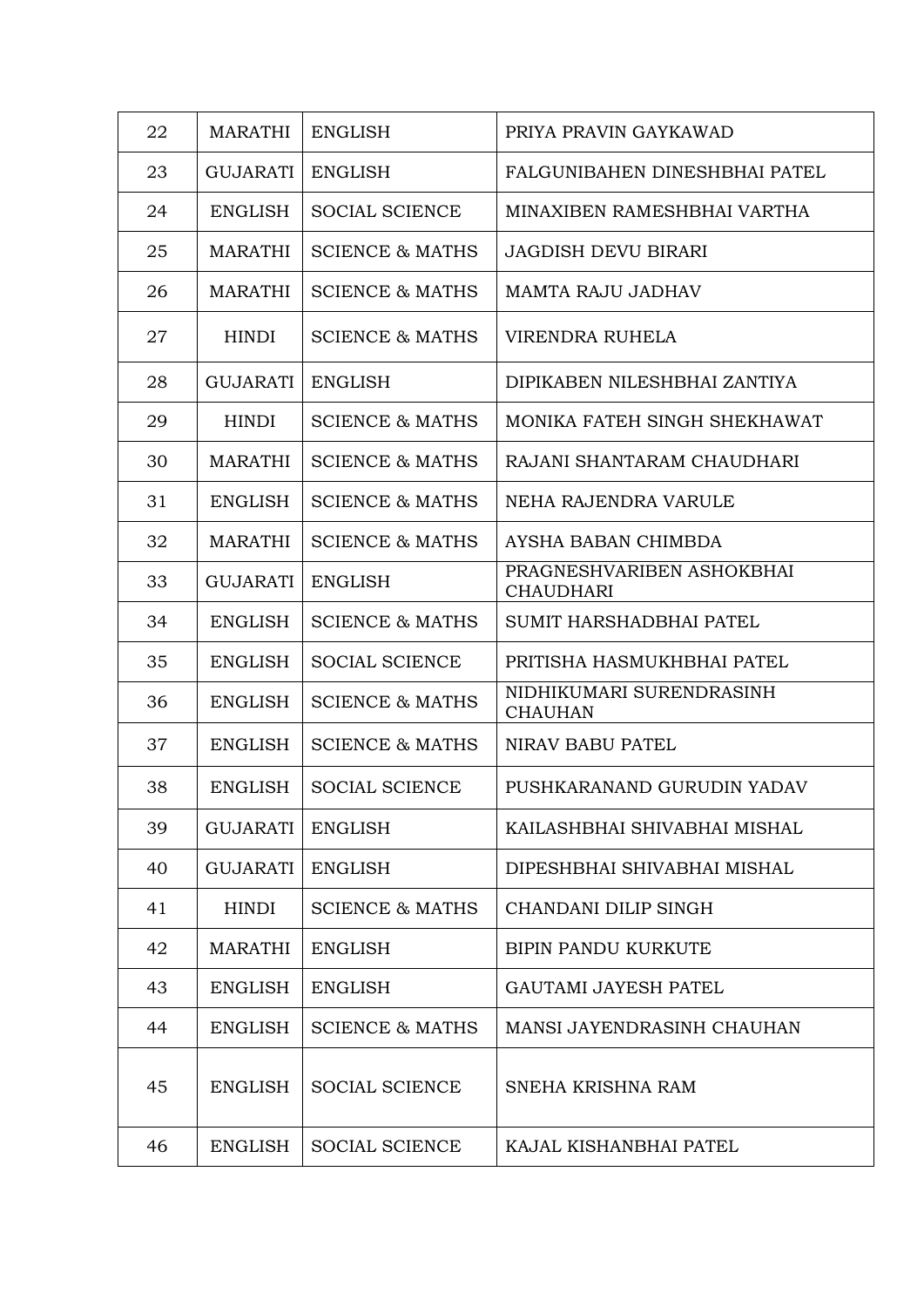| 47 | <b>MARATHI</b>  | <b>SCIENCE &amp; MATHS</b> | SURAJ NANHU MAHALA              |
|----|-----------------|----------------------------|---------------------------------|
| 48 | <b>ENGLISH</b>  | <b>SCIENCE &amp; MATHS</b> | ROMI RANSOD BHIMRA              |
| 49 | GUJARATI        | <b>ENGLISH</b>             | AKSHAYBHAI SONYABHAI CHAUDHARI  |
| 50 | <b>MARATHI</b>  | <b>ENGLISH</b>             | NARESH PALJYA THALKAR           |
| 51 | <b>GUJARATI</b> | <b>ENGLISH</b>             | NARESH PALJYA THALKAR           |
| 52 | <b>MARATHI</b>  | <b>SCIENCE &amp; MATHS</b> | NILAM YASHVANT KUVRA            |
| 53 | <b>MARATHI</b>  | <b>SCIENCE &amp; MATHS</b> | NISHA LAXMAN GAVIT              |
| 54 | MARATHI         | <b>ENGLISH</b>             | SHRINIVAS KISAN JADHAV          |
| 55 | <b>ENGLISH</b>  | <b>ENGLISH</b>             | VARSHA ISHWARCHANDRA PANDEY     |
| 56 | <b>MARATHI</b>  | <b>SCIENCE &amp; MATHS</b> | <b>JAYASHRI SITARAM THAKARE</b> |
| 57 | <b>ENGLISH</b>  | <b>ENGLISH</b>             | RADHIKA SOMABHAI BARIYA         |
| 58 | <b>HINDI</b>    | <b>SCIENCE &amp; MATHS</b> | <b>RICHA VERMA</b>              |
| 59 | MARATHI         | <b>SCIENCE &amp; MATHS</b> | POOJA SHIVANI THORAT            |
| 60 | <b>GUJARATI</b> | <b>ENGLISH</b>             | PRAVINABEN NAVINBHAI PATEL      |
| 61 | HINDI           | <b>SCIENCE &amp; MATHS</b> | RAMESH CHAND                    |
| 62 | <b>ENGLISH</b>  | <b>SCIENCE &amp; MATHS</b> | ANJALI LAXMAN DADHAV            |
| 63 | <b>MARATHI</b>  | <b>ENGLISH</b>             | SAMADHAN LOTAN DESALE           |
| 64 | <b>ENGLISH</b>  | <b>SCIENCE &amp; MATHS</b> | TEJASVINI CHHOTUBHAI PATEL      |
| 65 | <b>MARATHI</b>  | <b>SCIENCE &amp; MATHS</b> | SANDIP BAPU BHOYE               |
| 66 | <b>HINDI</b>    | <b>SCIENCE &amp; MATHS</b> | SURESH BHARMAL RAM KUMAR        |
| 67 | <b>GUJARATI</b> | <b>ENGLISH</b>             | HETAKUMARI YOGRAJ SOLANKI       |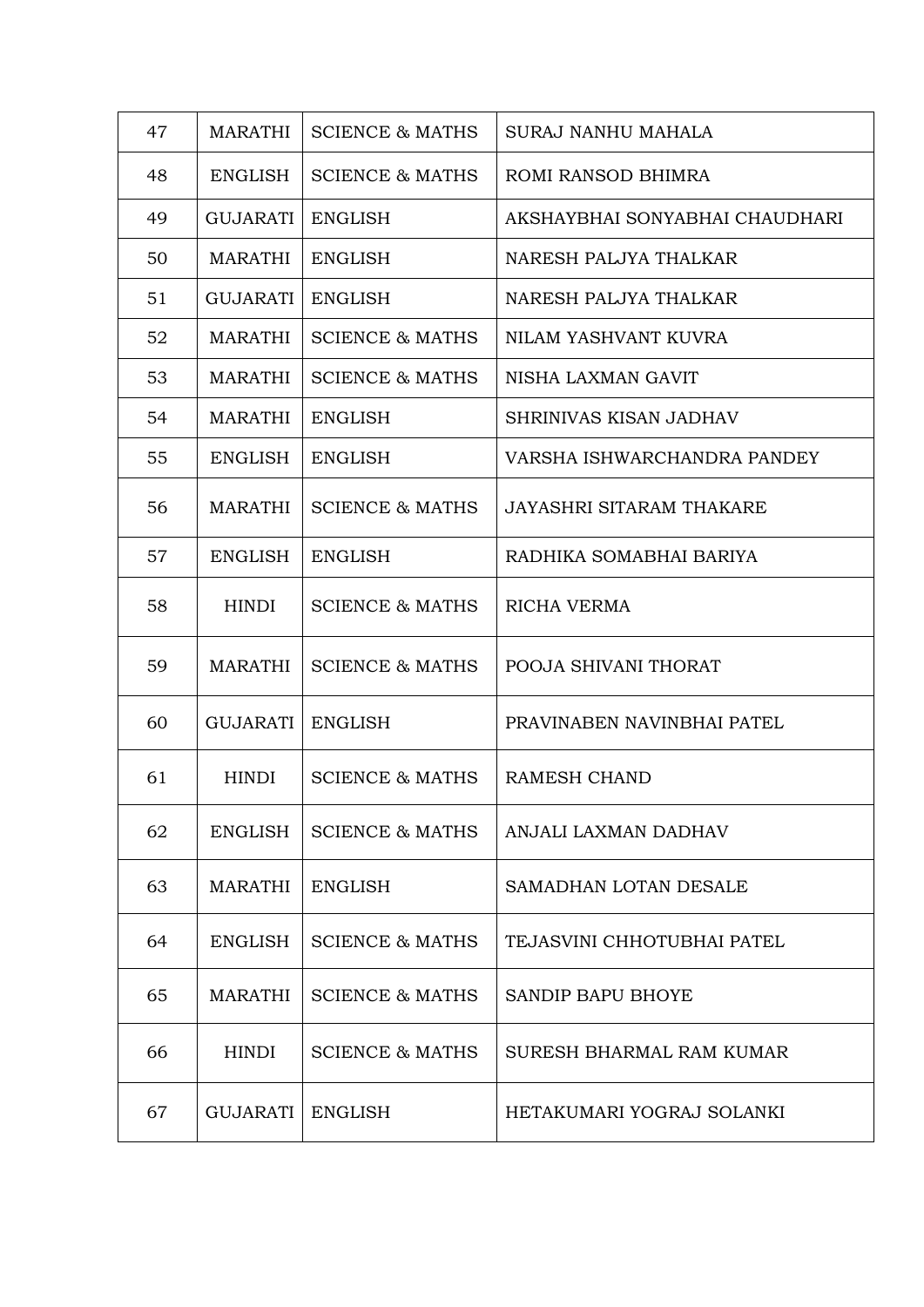| 68 | <b>ENGLISH</b>  | <b>SOCIAL SCIENCE</b>      | <b>SHATRUGHAN KUMAR</b>         |
|----|-----------------|----------------------------|---------------------------------|
| 69 | <b>GUJARATI</b> | <b>ENGLISH</b>             | KRINJAL HARESH BAMANIYA         |
| 70 | <b>MARATHI</b>  | <b>SCIENCE &amp; MATHS</b> | SHIVALI PANDU BHOYA             |
| 71 | <b>ENGLISH</b>  | <b>SCIENCE &amp; MATHS</b> | AMIT KUMAR JITENDRA KUMAR SINGH |
| 72 | <b>ENGLISH</b>  | <b>ENGLISH</b>             | SAMADHAN LOTAN DESALE           |
| 73 | <b>ENGLISH</b>  | <b>SOCIAL SCIENCE</b>      | SHABNAM SHAILANDER JHA          |
| 74 | <b>HINDI</b>    | <b>SCIENCE &amp; MATHS</b> | HIMANSHU ASHOK SINGH CHAUHAN    |
| 75 | <b>HINDI</b>    | <b>SCIENCE &amp; MATHS</b> | LOVELY NADHERIA                 |
| 76 | <b>ENGLISH</b>  | <b>ENGLISH</b>             | CHANDRA PRAKASH CHANDAN         |
| 77 | <b>ENGLISH</b>  | <b>SOCIAL SCIENCE</b>      | <b>JITENDER SHYAM LAL</b>       |
| 78 | <b>HINDI</b>    | <b>SCIENCE &amp; MATHS</b> | KANHEYA LAL                     |
| 79 | <b>ENGLISH</b>  | <b>SCIENCE &amp; MATHS</b> | <b>MANISHA ARJUN PATEL</b>      |
| 80 | <b>MARATHI</b>  | <b>ENGLISH</b>             | NIKHIL DADAJI SONAWANE          |
| 81 | <b>HINDI</b>    | <b>SCIENCE &amp; MATHS</b> | SOMVEER PURANMAL KUMAWAT        |
| 82 | <b>HINDI</b>    | <b>ENGLISH</b>             | POONAM SHRI BHAGWAN             |
| 83 | <b>HINDI</b>    | <b>SCIENCE &amp; MATHS</b> | YUGANG RANA                     |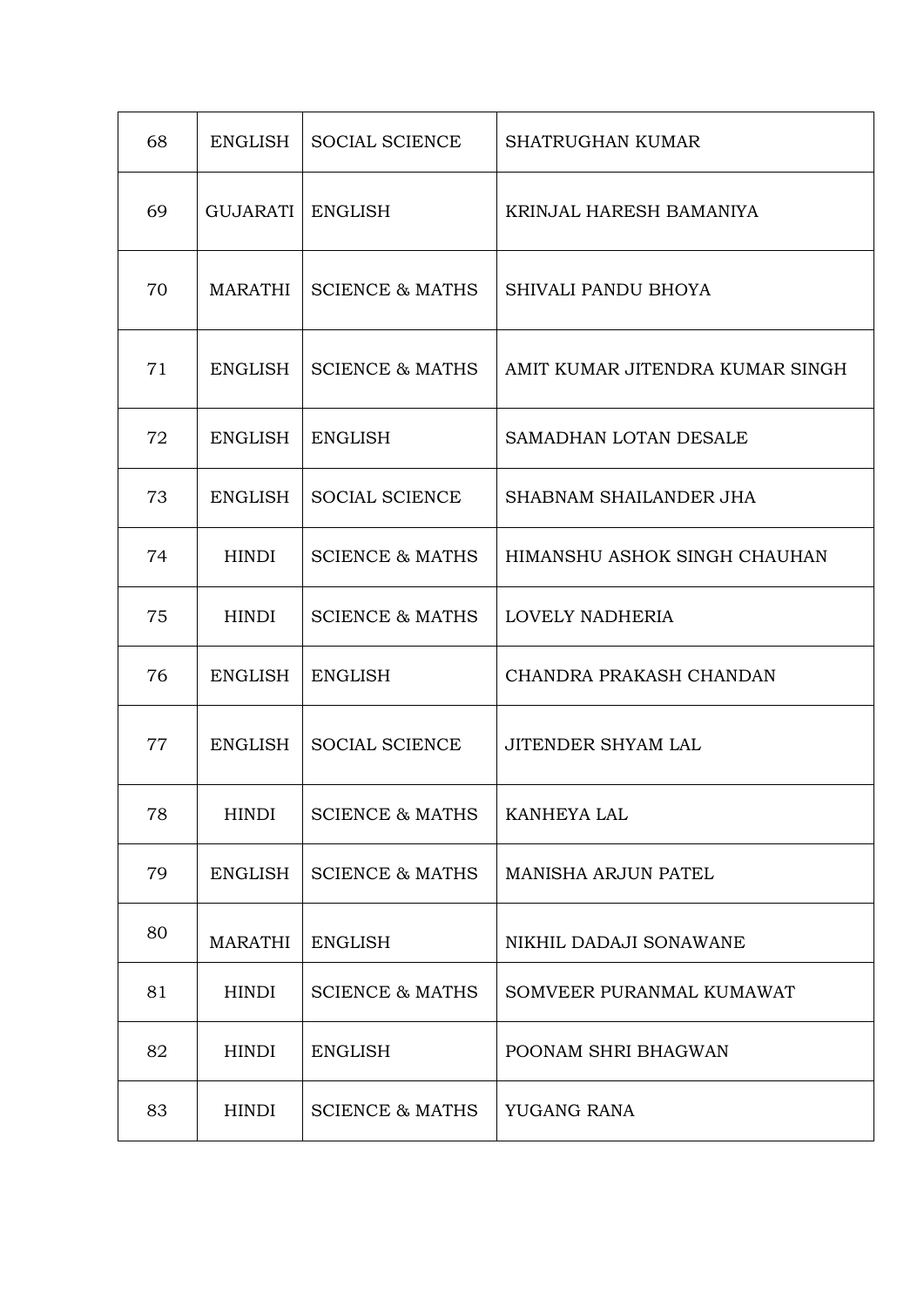| 84  | <b>MARATHI</b>  | <b>ENGLISH</b>             | YOGESH SUDAM SHINDE              |
|-----|-----------------|----------------------------|----------------------------------|
| 85  | <b>GUJARATI</b> | <b>ENGLISH</b>             | SEVANTIBAHEN DAYAUBHAI BHASARA   |
| 86  | <b>HINDI</b>    | <b>SCIENCE &amp; MATHS</b> | RAHUL KUMAR SAMENDAR SHARMA      |
| 87  | <b>ENGLISH</b>  | <b>ENGLISH</b>             | <b>SEJAL NANJI</b>               |
| 88  | <b>HINDI</b>    | <b>SCIENCE &amp; MATHS</b> | REMAN SHAILENDRA SINGH           |
| 89  | <b>HINDI</b>    | <b>SCIENCE &amp; MATHS</b> | <b>SHIVAM DATT SHUKLA</b>        |
| 90  | <b>GUJARATI</b> | <b>ENGLISH</b>             | HETAL DEVJI BAMANIYA             |
| 91  | <b>ENGLISH</b>  | <b>ENGLISH</b>             | NEELAM SUBHASH CHAND             |
| 92  | <b>MARATHI</b>  | <b>ENGLISH</b>             | RENUKA BALASAHEB SALUNKE         |
| 93  | <b>MARATHI</b>  | <b>ENGLISH</b>             | RAHUL PRAKASH GAIKWAD            |
| 94  | <b>HINDI</b>    | <b>SCIENCE &amp; MATHS</b> | ASHISH KUMAR SURY KISHOR DIXIT   |
| 95  | ENGLISH         | <b>ENGLISH</b>             | RAHUL PRAKASH GAIKWAD            |
| 96  | <b>ENGLISH</b>  | <b>ENGLISH</b>             | MEERA RAMPRASHAD GUPTA           |
| 97  | <b>HINDI</b>    | <b>SCIENCE &amp; MATHS</b> | ASHISH KUMAR ASHOK KUMAR YADAV   |
| 98  | <b>ENGLISH</b>  | <b>SCIENCE &amp; MATHS</b> | JEETU SINGH SUGAN SINGH RATHORE  |
| 99  | <b>ENGLISH</b>  | <b>ENGLISH</b>             | DHANRAJ ROHIDAS CHITTE           |
| 100 | <b>HINDI</b>    | <b>SCIENCE &amp; MATHS</b> | PUSPENDER DEEP BHOLE             |
| 101 | <b>MARATHI</b>  | <b>SCIENCE &amp; MATHS</b> | AMOL KUNDLIK NALE                |
| 102 | <b>HINDI</b>    | <b>SCIENCE &amp; MATHS</b> | <b>SHIV RAJ BABU LAL MAHAWAR</b> |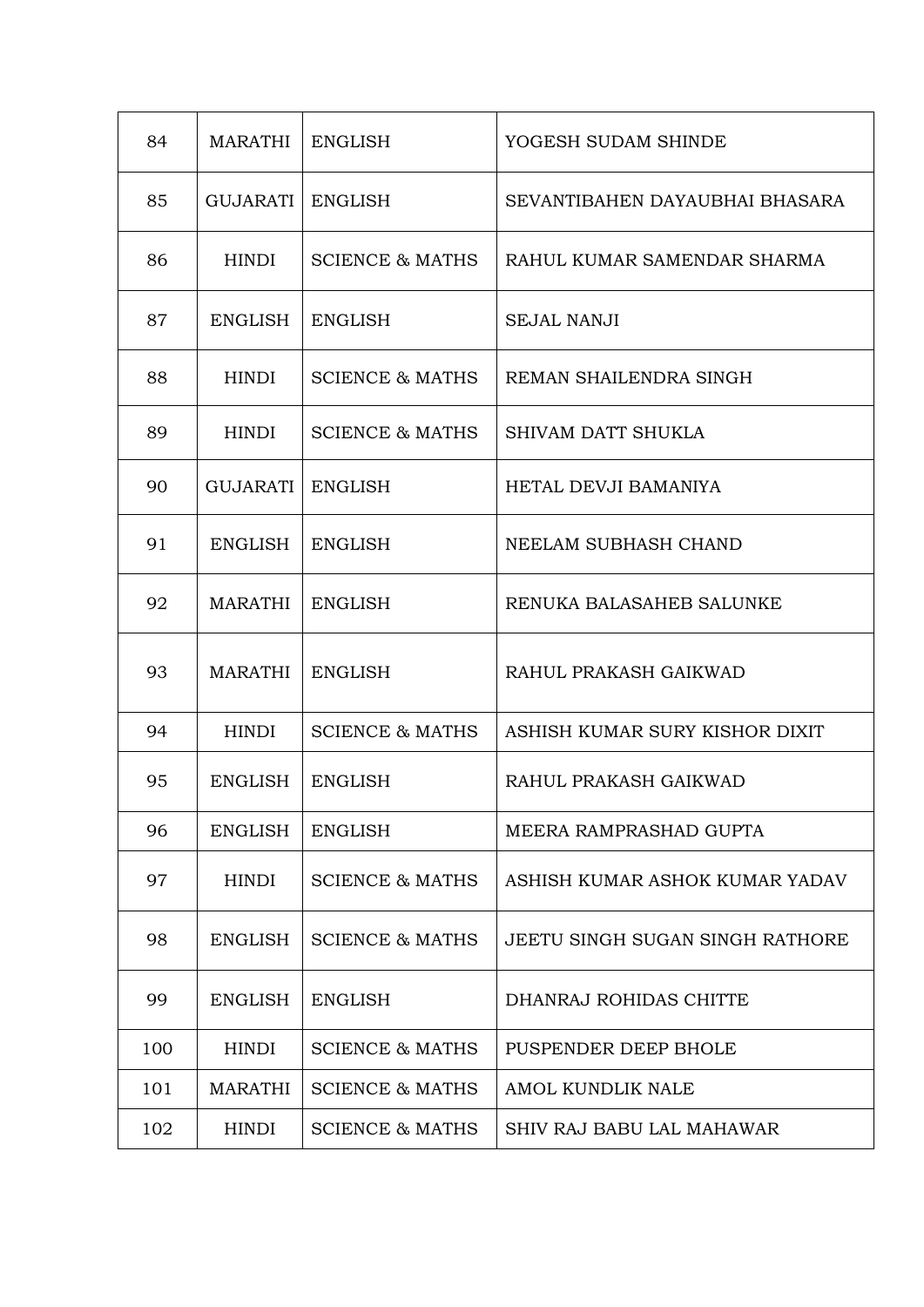| 103 | MARATHI        | <b>SCIENCE &amp; MATHS</b> | SHRIKANT BHALCHANDRA PATIL    |  |
|-----|----------------|----------------------------|-------------------------------|--|
| 104 | <b>MARATHI</b> | <b>ENGLISH</b>             | VASUNDHARA EKNATH KARHALE     |  |
| 105 | <b>ENGLISH</b> | <b>SCIENCE &amp; MATHS</b> | KAMINI VELJI CHARANIYA        |  |
| 106 | MARATHI        | <b>ENGLISH</b>             | SHAMUVEL YASHVANT GAVIT       |  |
| 107 | <b>ENGLISH</b> | <b>SCIENCE &amp; MATHS</b> | HETAL KANAKSINH PARMAR        |  |
| 108 | <b>ENGLISH</b> | <b>ENGLISH</b>             | <b>GULAFSHAN MASOOD AHMAD</b> |  |
| 109 | <b>ENGLISH</b> | <b>SCIENCE &amp; MATHS</b> | POONAM BALJNATH CHAUHAN       |  |
| 110 | <b>ENGLISH</b> | <b>SCIENCE &amp; MATHS</b> | MEHAK ANILKUMAR CHAUDHARY     |  |
| 111 | <b>MARATHI</b> | <b>ENGLISH</b>             | MAHENDRA BHIKAN SANDANSHIV    |  |
| 112 | ENGLISH        | <b>ENGLISH</b>             | KAJALBEN NARESHBHAI KAPADIA   |  |
| 113 | <b>ENGLISH</b> | <b>ENGLISH</b>             | <b>GANESH RAJU VISAVE</b>     |  |
| 114 | <b>MARATHI</b> | <b>ENGLISH</b>             | <b>GANESH RAJU VISAVE</b>     |  |
| 115 | <b>ENGLISH</b> | <b>ENGLISH</b>             | RADHIKA SOMABHAI BARAIYA      |  |
| 116 | HINDI          | <b>SCIENCE &amp; MATHS</b> | SATISHKUMAR RAJPATI GUPTA     |  |
| 117 | <b>MARATHI</b> | <b>SCIENCE &amp; MATHS</b> | SHITAL SHIVAJI WAMANE         |  |
| 118 | <b>MARATHI</b> | <b>SCIENCE &amp; MATHS</b> | MANOJ SAHEBRAO BARVE          |  |
| 119 | <b>MARATHI</b> | <b>ENGLISH</b>             | AVINASH MEGHRAJ SARWADE       |  |
| 120 | <b>MARATHI</b> | <b>SCIENCE &amp; MATHS</b> | VIKAS NAVSU MAHALA            |  |
| 121 | <b>ENGLISH</b> | <b>SCIENCE &amp; MATHS</b> | DIKSHA OM PRAKASH SINGH       |  |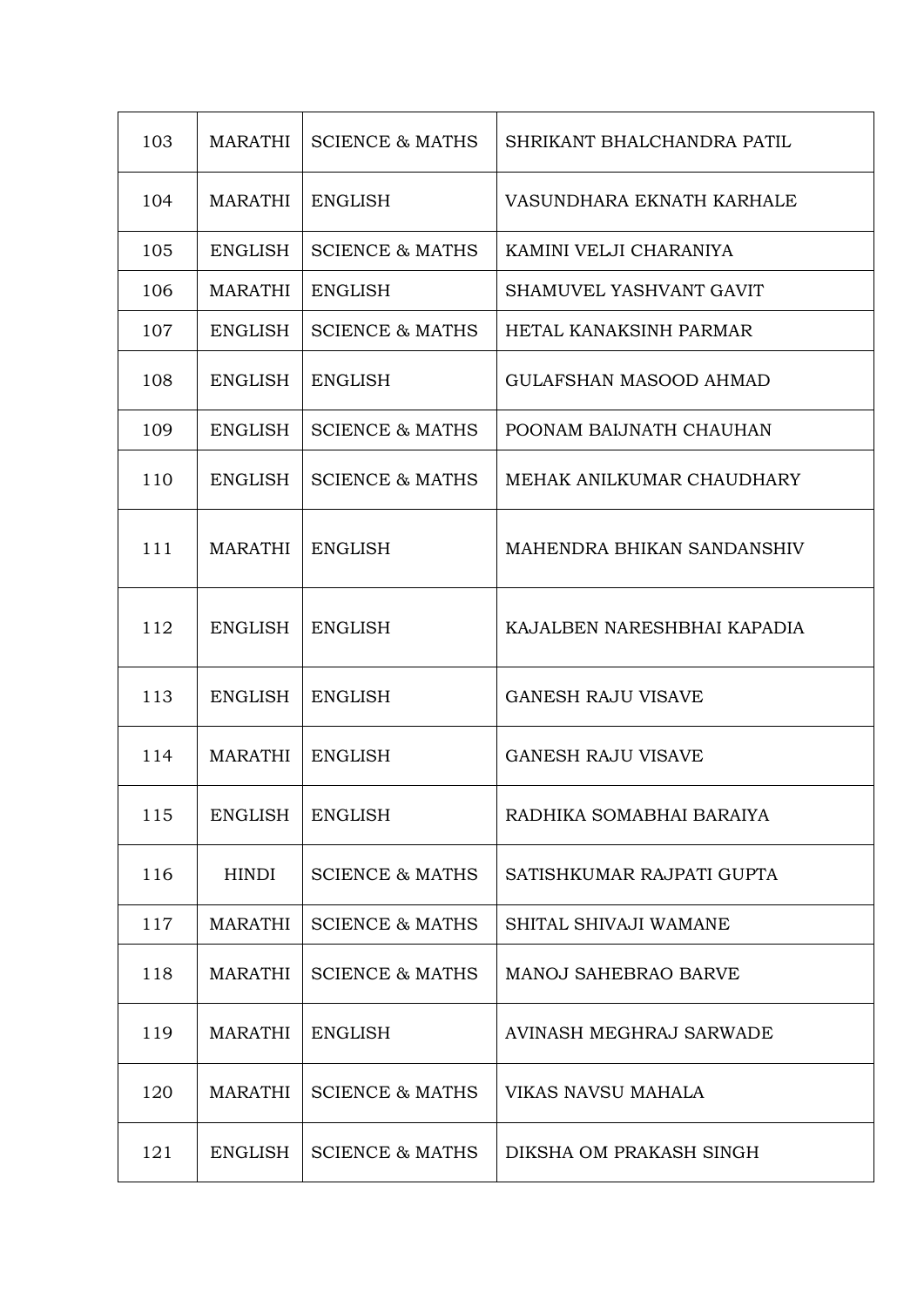| 122 | <b>MARATHI</b>  | <b>ENGLISH</b>             | PURUSHOTTAM NARAYAN MARATHE    |  |
|-----|-----------------|----------------------------|--------------------------------|--|
| 123 | <b>HINDI</b>    | <b>ENGLISH</b>             | <b>JAGDEEP SHISHRAM</b>        |  |
| 124 | <b>ENGLISH</b>  | <b>ENGLISH</b>             | <b>GARIMA SAROTTAM SHARMA</b>  |  |
| 125 | <b>HINDI</b>    | <b>SCIENCE &amp; MATHS</b> | JYOTI NARENDRAKUMAR KANAUJIYA  |  |
| 126 | <b>ENGLISH</b>  | <b>SCIENCE &amp; MATHS</b> | PRAGNESH RAJESH KHULAT         |  |
| 127 | <b>ENGLISH</b>  | <b>SCIENCE &amp; MATHS</b> | RAKHI KANWAR SINGH             |  |
| 128 | <b>MARATHI</b>  | <b>ENGLISH</b>             | <b>GOVINDA MANOHAR VASLE</b>   |  |
| 129 | <b>HINDI</b>    | <b>SCIENCE &amp; MATHS</b> | RAJESH KUMAR RAIRWA            |  |
| 130 | <b>MARATHI</b>  | <b>SCIENCE &amp; MATHS</b> | SANDESH SANTOSH MALI           |  |
| 131 | <b>ENGLISH</b>  | <b>SCIENCE &amp; MATHS</b> | <b>JYOTI DADAN SINGH</b>       |  |
| 132 | <b>MARATHI</b>  | <b>ENGLISH</b>             | <b>MADHUKAR SATULAL PATIL</b>  |  |
| 133 | <b>ENGLISH</b>  | <b>SCIENCE &amp; MATHS</b> | <b>SALONI DINESH SHARMA</b>    |  |
| 134 | <b>ENGLISH</b>  | <b>SCIENCE &amp; MATHS</b> | SUNIL KUMAR RAMESH SINGH       |  |
| 135 | <b>GUJARATI</b> | <b>ENGLISH</b>             | KRUTIKABEN CHANDRASINH SOLANKI |  |
| 136 | <b>ENGLISH</b>  | <b>ENGLISH</b>             | NILAMBEN ISHWARSINH DESAI      |  |
| 137 | <b>GUJARATI</b> | <b>ENGLISH</b>             | BHUMIBEN RUDHABHAI GURJAR      |  |
| 138 | <b>HINDI</b>    | <b>SCIENCE &amp; MATHS</b> | <b>SURAJ KUMAR</b>             |  |
| 139 | <b>ENGLISH</b>  | <b>SCIENCE &amp; MATHS</b> | KHUSHBU VIJAYKUMAR SINGH       |  |
| 140 | <b>ENGLISH</b>  | <b>SCIENCE &amp; MATHS</b> | PAYAL SANKET PATEL             |  |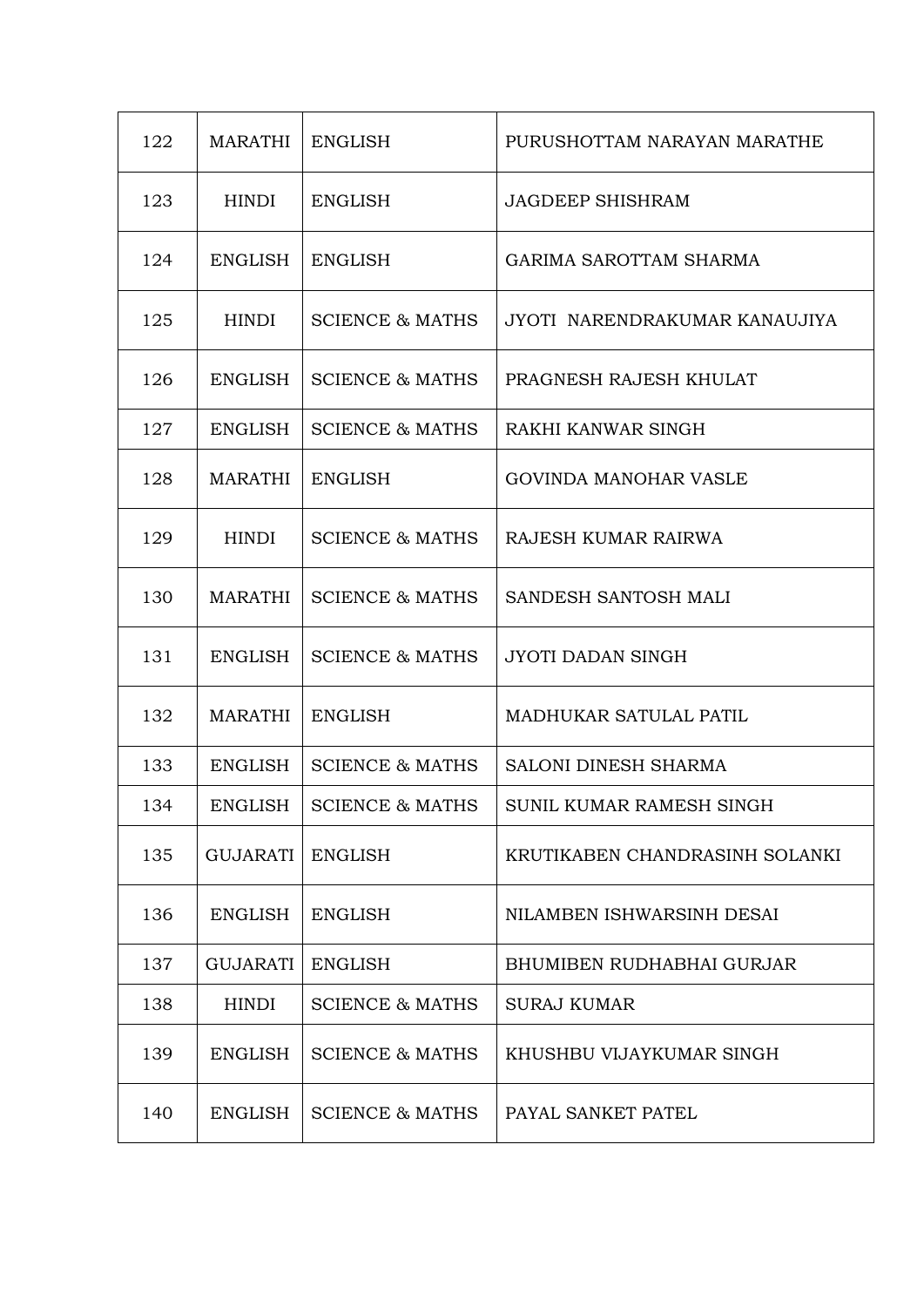| 141 | <b>ENGLISH</b>  | <b>SOCIAL SCIENCE</b>      | HIRAL UMESHKUMAR RAMANLAL      |  |
|-----|-----------------|----------------------------|--------------------------------|--|
| 142 | <b>ENGLISH</b>  | <b>ENGLISH</b>             | TWINKLE SUDHIRKUMAR DAMANIA    |  |
| 143 | <b>ENGLISH</b>  | <b>SCIENCE &amp; MATHS</b> | AMIT KUMAR JITENDRAKUMAR SINGH |  |
| 144 | <b>HINDI</b>    | <b>SCIENCE &amp; MATHS</b> | RAUSHAN KUMAR SINGH            |  |
| 145 | <b>ENGLISH</b>  | <b>SCIENCE &amp; MATHS</b> | HIRAL CHHOTUBHAI PATEL         |  |
| 146 | <b>MARATHI</b>  | <b>SCIENCE &amp; MATHS</b> | KIRTI ABLU JADHAV              |  |
| 147 | <b>ENGLISH</b>  | <b>SOCIAL SCIENCE</b>      | YOGITABEN KANJI BARIYA         |  |
| 148 | <b>ENGLISH</b>  | <b>SCIENCE &amp; MATHS</b> | KAMINI VELJI CAHARNIYA         |  |
| 149 | <b>ENGLISH</b>  | <b>SOCIAL SCIENCE</b>      | SADHANA VASHISTH NARAYANRAM    |  |
| 150 | <b>GUJARATI</b> | <b>ENGLISH</b>             | TEJALBEN RAJESHBHAI PATEL      |  |
| 151 | <b>ENGLISH</b>  | <b>ENGLISH</b>             | <b>SEEMA VIJAYRAM BIND</b>     |  |
| 152 | <b>GUJARATI</b> | ENGLISH                    | TANVEE HARILAL CHAUHAN         |  |
| 153 | <b>ENGLISH</b>  | <b>SOCIAL SCIENCE</b>      | <b>JITENDER SHYAMLAL</b>       |  |
| 154 | <b>ENGLISH</b>  | <b>SCIENCE &amp; MATHS</b> | KINJAL BHUPENDRAKUMAR PATEL    |  |
| 155 | <b>HINDI</b>    | <b>SCIENCE &amp; MATHS</b> | SHIV RAJ MAHAWAR               |  |
| 156 | <b>HINDI</b>    | <b>SCIENCE &amp; MATHS</b> | RAVI KANT SINGH                |  |
| 157 | <b>HINDI</b>    | <b>SCIENCE &amp; MATHS</b> | KAMLESH KUMAR BAIRWA           |  |
| 158 | <b>HINDI</b>    | <b>SCIENCE &amp; MATHS</b> | RAMESH CHAND MOHAN LAL         |  |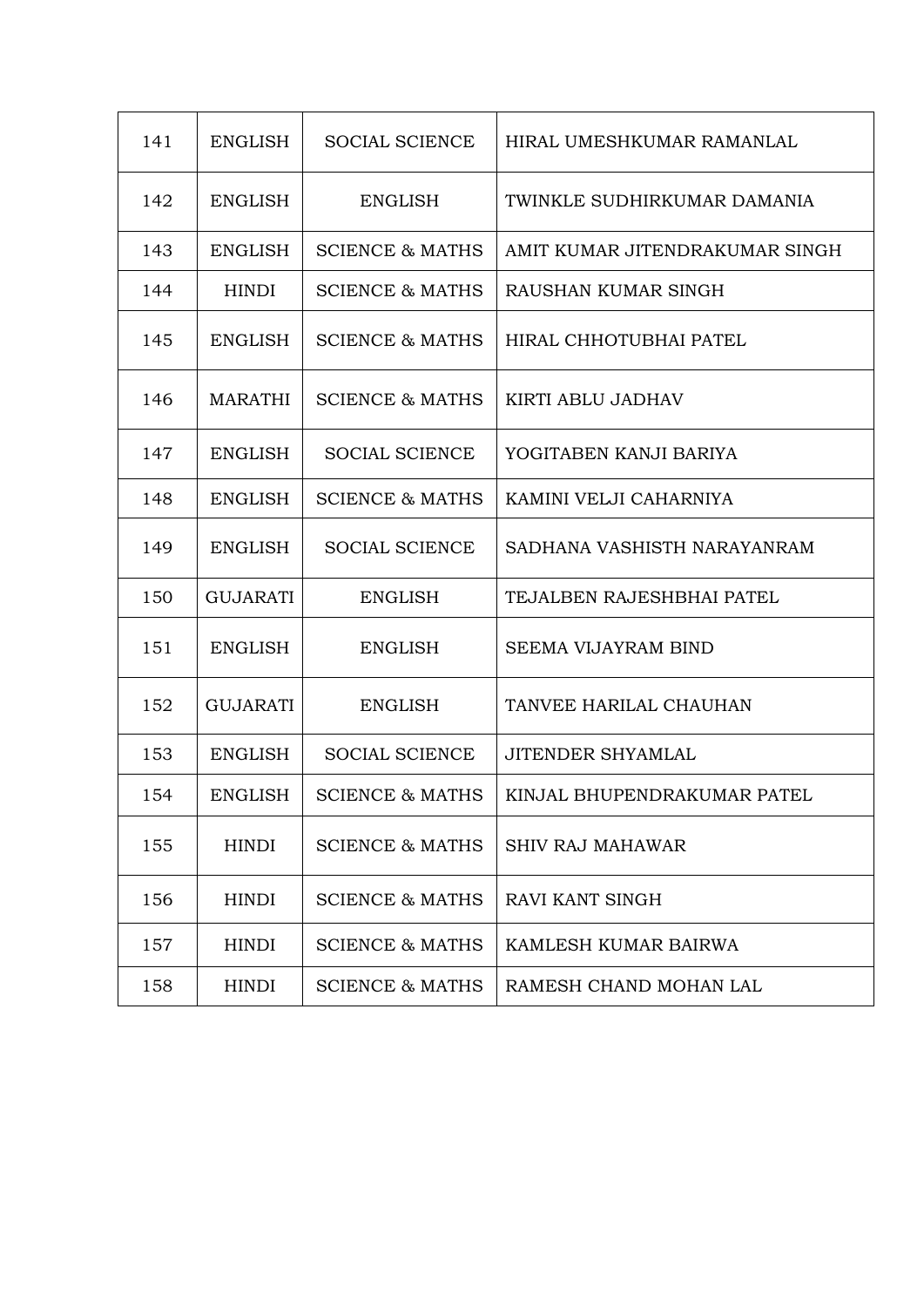#### **Annexure-II**

# **LIST OF INELIGIBLE CANDIDATE FOR UPPER PRIMARY SCHOOL TEACHER ENGLISH MEDIUM**

| SR.NO.         | <b>MEDIUM</b>             | <b>SUBJECT</b>                       | <b>NAME OF THE</b><br><b>CANDIDATE</b>                     | <b>REASON</b>                                                       |
|----------------|---------------------------|--------------------------------------|------------------------------------------------------------|---------------------------------------------------------------------|
| $\mathbf{1}$   | GUJARATI                  | <b>ENGLISH</b>                       | <b>ILABEN</b><br><b>CHHANIYABHAI</b><br><b>BHURKUD</b>     | <b>NO REQUISITE</b><br><b>QUALIFICATION IN</b><br><b>GRADUATION</b> |
| $\overline{2}$ | <b>ENGLISH</b>            | <b>SOCIAL SCIENCE</b>                | <b>RITU</b><br><b>DINESHCHANDRA</b><br><b>DUBEY</b>        | <b>NO REQUISITE</b><br><b>QUALIFICATION IN</b><br><b>GRADUATION</b> |
| 3              | <b>GUJARATI</b>           | <b>ENGLISH</b>                       | <b>KUNTALBEN</b><br><b>ASHOKBHAI</b><br><b>PATEL</b>       | TET-II NOT QUALIFIED                                                |
| $\overline{4}$ | <b>ENGLISH</b>            | <b>SCIENCE &amp;</b><br><b>MATHS</b> | <b>DARLISHABEN</b><br><b>RAMESHBHAI</b><br><b>PATEL</b>    | STUDY IN GUJARATI<br><b>MEDIUM</b>                                  |
| 5              | <b>HINDI</b>              | <b>SCIENCE &amp;</b><br><b>MATHS</b> | <b>KUSUM</b><br><b>DWARIKAPRASAD</b><br><b>PRAJAPATI</b>   | <b>OVER AGE</b>                                                     |
| 6              | <b>GUJARATI</b>           | <b>ENGLISH</b>                       | <b>BHUMIKABEN</b><br><b>MAHENDRASINH</b><br><b>SOLANKI</b> | NO REQUISITE<br><b>QUALIFICATION IN</b><br><b>GRADUATION</b>        |
| $\overline{7}$ | <b>GUJARATI</b>           | <b>ENGLISH</b>                       | <b>DARSHNABAHEN</b><br><b>ARVINDBHAI</b><br><b>PATEL</b>   | <b>OVER AGE</b><br>-WIDOW                                           |
| 8              | <b>GUJARATI</b>           | <b>ENGLISH</b>                       | <b>SARITA</b><br><b>PARSOTTAMBHAI</b><br><b>ROHIT</b>      | NO REQUISITE<br><b>QUALIFICATION IN</b><br><b>GRADUATION</b>        |
| 9              | <b>URDU</b>               | <b>SOCIAL SCIENCE</b>                | <b>UZAIR ZUBAIR</b><br><b>WAIKAR</b>                       | <b>STUDY IN URDU</b><br><b>MEDIUM</b>                               |
| 10             | <b>GUJARATI</b>           | <b>ENGLISH</b>                       | <b>KAJALBEN</b><br><b>SHAILESHBHAI</b><br><b>PATEL</b>     | NO TET                                                              |
| 11             | <b>GUJARATI   ENGLISH</b> |                                      | <b>SHEELABEN</b><br>NIKHILBHAI<br><b>KAPADI</b>            | <b>NO REQUISITE</b><br><b>QUALIFICATION</b>                         |
| 12             | <b>HINDI</b>              | <b>SCIENCE &amp;</b><br><b>MATHS</b> | <b>RADHE KRISHNAN</b>                                      | <b>NO REQUISITE</b><br><b>QUALIFICATION</b>                         |
| 13             | <b>GUJARATI</b>           | <b>ENGLISH</b>                       | <b>REKHABEN</b><br><b>MANUBHAI</b><br><b>SOLANKI</b>       | <b>OVER AGE</b>                                                     |
| 14             | <b>ENGLISH</b>            | <b>SCIENCE &amp;</b><br><b>MATHS</b> | <b>SUFIYAN SHAKIL</b><br><b>VAID</b>                       | <b>B.ED NOT COMPLETED</b>                                           |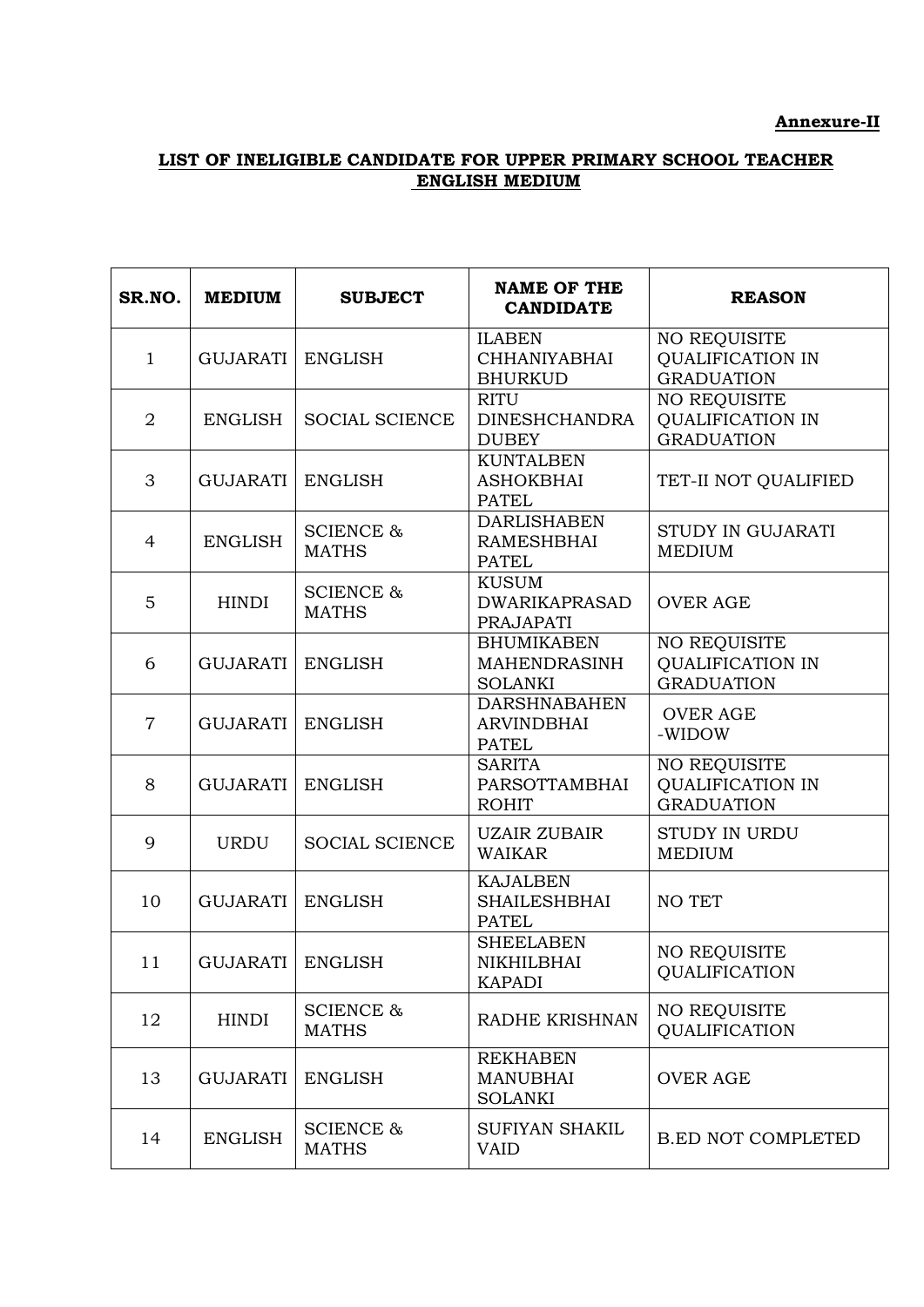| 15 | <b>MARATHI</b> | <b>ALL SUBJECT</b>                   | <b>SHITAL</b><br><b>PANDURANG</b><br><b>RATHOD</b>   | <b>NO REQUISITE</b><br>QUALIFICATION                            |
|----|----------------|--------------------------------------|------------------------------------------------------|-----------------------------------------------------------------|
| 16 | GUJARATI       | <b>ENGLISH</b>                       | <b>HETAL AMRUTLAL</b><br><b>PRAJAPATI</b>            | <b>OVER AGE</b>                                                 |
| 17 | GUJARATI       | <b>ENGLISH</b>                       | <b>MAHESH</b><br>MELABHAI SENMA                      | <b>NO REQUISITE</b><br><b>QUALIFICATION B.A.</b><br>(HIS/SOCIO) |
| 18 | <b>MARATHI</b> | <b>SCIENCE &amp;</b><br><b>MATHS</b> | <b>ASHWINI RAJESH</b><br><b>BORADE</b>               | <b>NO REQUISITE</b><br>QUALIFICATION                            |
| 19 | <b>HINDI</b>   | <b>SCIENCE &amp;</b><br><b>MATHS</b> | <b>SHABNAM</b><br><b>SHAILANDER JHA</b>              | <b>NO REQUISITE</b><br>QUALIFICATION                            |
| 20 | <b>HINDI</b>   | <b>ENGLISH</b>                       | <b>SHABNAM</b><br>SHAILANDER JHA                     | <b>NO REQUISITE</b><br>QUALIFICATION                            |
| 21 | <b>ENGLISH</b> | <b>SCIENCE &amp;</b><br><b>MATHS</b> | <b>ANJALI</b><br><b>MURALEEDHARAN</b><br><b>MOLS</b> | STUDY IN MALAYALAM<br><b>MEDIUM</b>                             |
| 22 | <b>HINDI</b>   | <b>SOCIAL SCIENCE</b>                | <b>KIRTI</b><br><b>GHANSHYAM</b>                     | NO VACANCY                                                      |
| 23 | <b>ENGLISH</b> | <b>ENGLISH</b>                       | <b>KUNJAN PRAVIN</b><br><b>PATEL</b>                 | <b>OVER AGE</b>                                                 |
| 24 | <b>ENGLISH</b> | <b>SCIENCE &amp;</b><br><b>MATHS</b> | <b>NEERU DAMU</b><br><b>CHUMBHALE</b>                | STUDY IN MARATHI<br><b>MEDIUM</b>                               |
| 25 | GUJARATI       | <b>ENGLISH</b>                       | <b>HEMLATA</b><br><b>SHANKAR PATEL</b>               | <b>NO REQUISITE</b><br><b>QUALIFICATION</b>                     |
| 26 | <b>ENGLISH</b> | <b>SOCIAL SCIENCE</b>                | YUVRAJ JALNDAR<br><b>KENGAR</b>                      | STUDY IN MARATHI<br><b>MEDIUM</b>                               |
| 27 | <b>MARATHI</b> | <b>SCIENCE &amp;</b><br><b>MATHS</b> | <b>SACHIN BALAJI</b><br><b>MOHIJE</b>                | NO VACANCY                                                      |
| 28 | <b>HINDI</b>   | <b>SCIENCE &amp;</b><br><b>MATHS</b> | <b>SATISHBHAI</b><br><b>SONUBHAI</b><br><b>DODKA</b> | STUDY IN GUJARATI<br><b>MEDIUM</b>                              |
| 29 | <b>HINDI</b>   | <b>ENGLISH</b>                       | <b>SIDDHANT</b><br><b>PANDEY</b>                     | <b>NO TET QUALIFIED</b>                                         |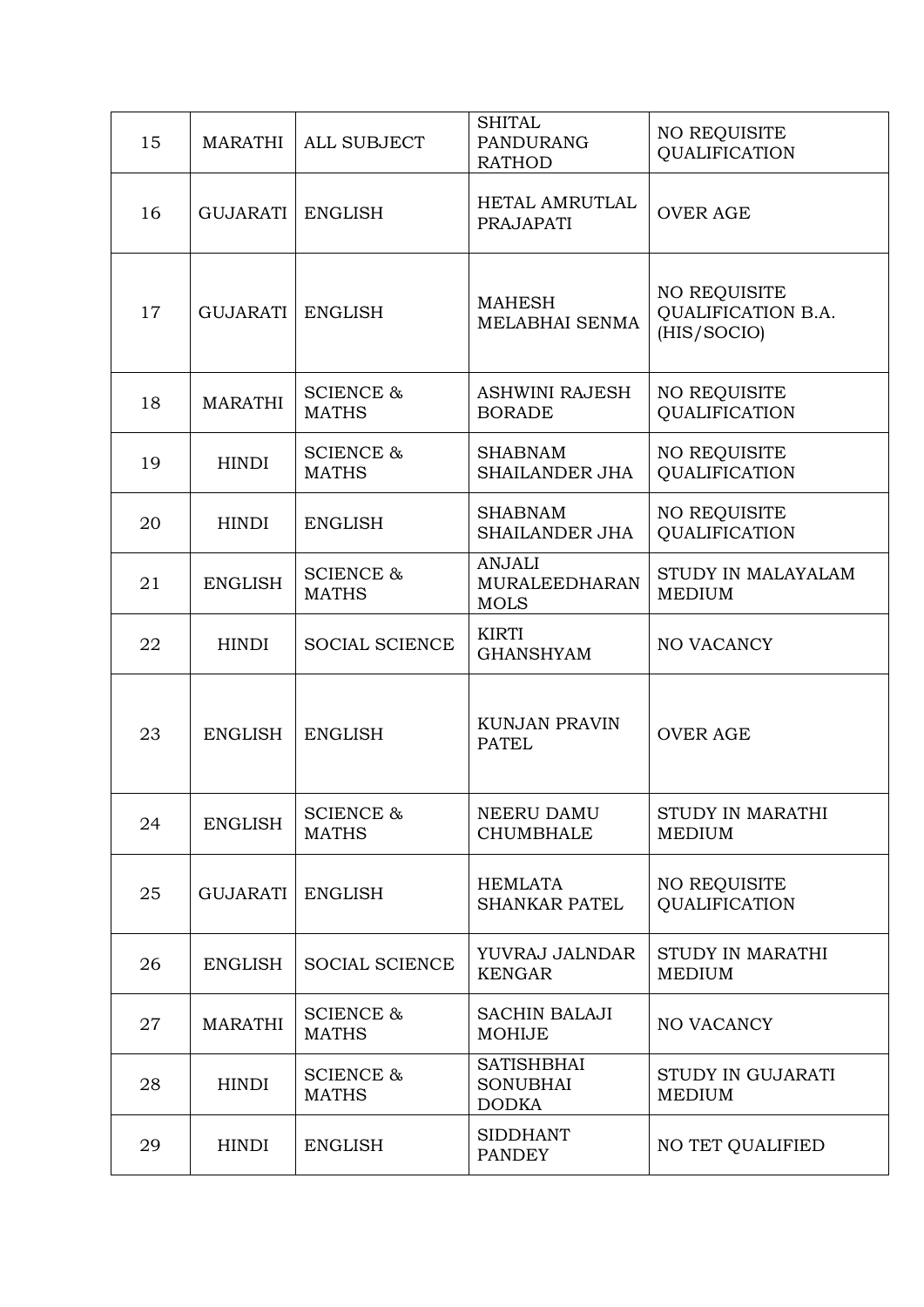| 30 | <b>MARATHI</b>  | <b>SCIENCE &amp;</b><br><b>MATHS</b> | <b>SHUBHAM ANNA</b><br><b>GADHARI</b>                   | <b>B.ED NOT COMPLETED</b>                                  |
|----|-----------------|--------------------------------------|---------------------------------------------------------|------------------------------------------------------------|
| 31 | <b>MARATHI</b>  | <b>SCIENCE &amp;</b><br><b>MATHS</b> | <b>VAIBHAV</b><br><b>MUKUNDRAO</b><br><b>MESHRAM</b>    | <b>NO REQUISITE</b><br><b>OUALIFICATION</b>                |
| 32 | <b>MARATHI</b>  | <b>ENGLISH</b>                       | <b>JANRAO</b><br><b>NIWRUTTI</b><br><b>BHIMRAO</b>      | <b>OVER AGE</b>                                            |
| 33 | <b>HINDI</b>    | <b>SCIENCE &amp;</b><br><b>MATHS</b> | <b>MONALI</b><br><b>JASMATBHAI</b><br><b>SAIPARIYA</b>  | <b>STUDIED IN ENGLISH</b><br><b>MEDIUM</b>                 |
| 34 | <b>HINDI</b>    | <b>SCIENCE &amp;</b><br><b>MATHS</b> | <b>SUNIL KUMAR</b><br>YADAV                             | <b>NO REQUISITE</b><br>QUALIFICATION                       |
| 35 | <b>ENGLISH</b>  | <b>SOCIAL SCIENCE</b>                | <b>KUNDAN KUMAR</b><br><b>BHARAT THAKUR</b>             | STUDIED IN HINDI<br><b>MEDIUM</b>                          |
| 36 | <b>HINDI</b>    | <b>HINDI</b>                         | <b>ANJALI</b><br><b>DHANJIBHAI</b><br><b>SOLANKI</b>    | <b>NO VACANCY</b>                                          |
| 37 | <b>ENGLISH</b>  | <b>SOCIAL SCIENCE</b>                | <b>KAMLESH</b><br><b>CHUNILAL</b><br><b>SOLANKI</b>     | <b>STUDIED IN GUJARATI</b><br><b>MEDIUM</b>                |
| 38 | <b>HINDI</b>    | <b>SCIENCE &amp;</b><br><b>MATHS</b> | PAWAN KUMAR<br><b>DWARIKA PRASAD</b><br><b>PANDEY</b>   | <b>NO REQUISITE</b><br><b>QUALIFICATION</b><br>- NO TET II |
| 39 | <b>ENGLISH</b>  | <b>SOCIAL SCIENCE</b>                | <b>NISHA PARVEEN</b>                                    | <b>STUDY IN URDU</b><br><b>MEDIUM</b>                      |
| 40 | <b>MARATHI</b>  | <b>ENGLISH</b>                       | <b>SMITA JOHN</b><br><b>SALVE</b>                       | <b>OVER AGE</b>                                            |
| 41 | <b>ENGLISH</b>  | <b>ENGLISH</b>                       | ATHULYA P.<br>PAMPAVASAN P.                             | STUDY IN MALAYALAM<br><b>MEDIUM</b>                        |
| 42 | <b>MARATHI</b>  | <b>SOCIAL SCIENCE</b>                | <b>RASHMI</b><br><b>PRAKASHRAO</b><br><b>JUNGHARE</b>   | <b>BELOW 50%</b>                                           |
| 43 | <b>ENGLISH</b>  | <b>SCIENCE &amp;</b><br><b>MATHS</b> | <b>SWARNALATA</b><br>PAVAN YADAV                        | NO PROFESSIONAL<br><b>QUALIFICATION</b>                    |
| 44 | <b>GUJARATI</b> | <b>SOCIAL SCIENCE</b>                | <b>MANOJKUMAR</b><br><b>GOPALBHAI</b><br><b>BARAIYA</b> | NO VACANCY                                                 |
| 45 | <b>ENGLISH</b>  | <b>ENGLISH</b>                       | POOJA UPENDRA<br><b>PATHAK</b>                          | <b>BELOW 50%</b>                                           |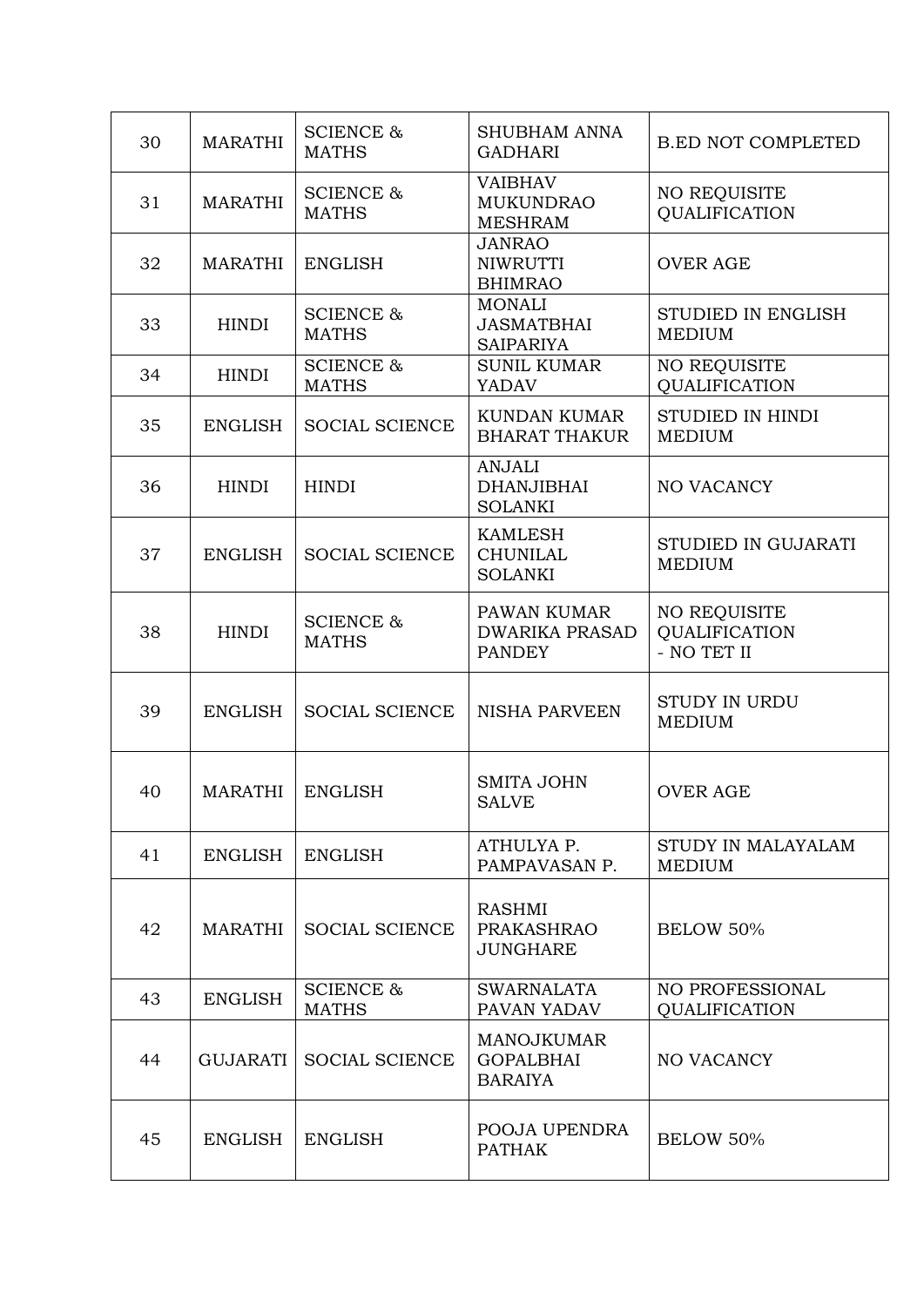| 46 | <b>HINDI</b>    | <b>ENGLISH</b>                                         | POOJA UPENDRA<br><b>PATHAK</b>                         | BELOW 50%                                   |
|----|-----------------|--------------------------------------------------------|--------------------------------------------------------|---------------------------------------------|
| 47 | <b>MARATHI</b>  | <b>SCIENCE &amp;</b><br><b>MATHS</b>                   | <b>SACHIN</b><br><b>BRAMHACHARI</b><br><b>BACHATE</b>  | BELOW 50%                                   |
| 48 | GUJARATI        | <b>SOCIAL SCIENCE</b>                                  | <b>CHANDRAKANT</b><br><b>KARSAN RATHOD</b>             | <b>OVER AGE</b><br>- NO VACANCY             |
| 49 | <b>MARATHI</b>  | <b>ENGLISH</b>                                         | <b>DNYANESHWAR</b><br><b>RAVINDRA</b><br>WAGHMORE      | NO VACANCY                                  |
| 50 | <b>MARATHI</b>  | <b>ENGLISH</b>                                         | CHAITALI LOTAN<br><b>CHAUHAN</b>                       | <b>BELOW 45%</b>                            |
| 51 | <b>GUJARATI</b> | <b>SCIENCE &amp;</b><br><b>MATHS</b>                   | <b>SHIVANI</b><br><b>SATISHBHAI</b><br><b>PATEL</b>    | NO VACANCY                                  |
| 52 | GUJARATI        | <b>SOCIAL SCIENCE</b>                                  | <b>SHEKHAR</b><br><b>JAGDISH KOLI</b>                  | NO POST ADVERTISE                           |
| 53 | <b>HINDI</b>    | <b>SOCIAL SCIENCE</b>                                  | <b>SHEKHAR</b><br><b>JAGDISH KOLI</b>                  | NO POST ADVERTISE                           |
| 54 | <b>MARATHI</b>  | <b>SOCIAL SCIENCE</b>                                  | <b>SHEKHAR</b><br><b>JAGDISH KOLI</b>                  | NO POST ADVERTISE                           |
| 55 | <b>HINDI</b>    | <b>SCIENCE &amp;</b><br><b>MATHS</b>                   | <b>POOJA</b><br><b>RAMBAHAL</b><br><b>YADAV</b>        | <b>B.ED NOT COMPLETED</b>                   |
| 56 | <b>HINDI</b>    | <b>SCIENCE &amp;</b><br><b>MATHS</b><br><b>ENGLISH</b> | RASHI OM<br>PRAKASH SINGH                              | <b>NO REQUISITE</b><br><b>QUALIFICATION</b> |
| 57 | <b>ENGLISH</b>  | <b>ENGLISH</b>                                         | <b>NAVANEETHA</b><br>VINOD S.                          | STUDY IN MALAYALAM<br><b>MEDIUM</b>         |
| 58 | GUJARATI        | <b>SOCIAL SCIENCE</b>                                  | <b>PURUSHOTTAM</b><br><b>NARAYAN</b><br><b>MARATHE</b> | NO VACANCY                                  |
| 59 | <b>MARATHI</b>  | <b>ENGLISH</b>                                         | <b>SANDIP BHAIDAS</b><br><b>PATIL</b>                  | NO REQUISITE<br>QUALIFICATION               |
| 60 | <b>MARATHI</b>  | <b>ENGLISH</b>                                         | <b>KALPANA</b><br><b>ABHIMANYU</b><br><b>WANKHADE</b>  | BELOW 50%                                   |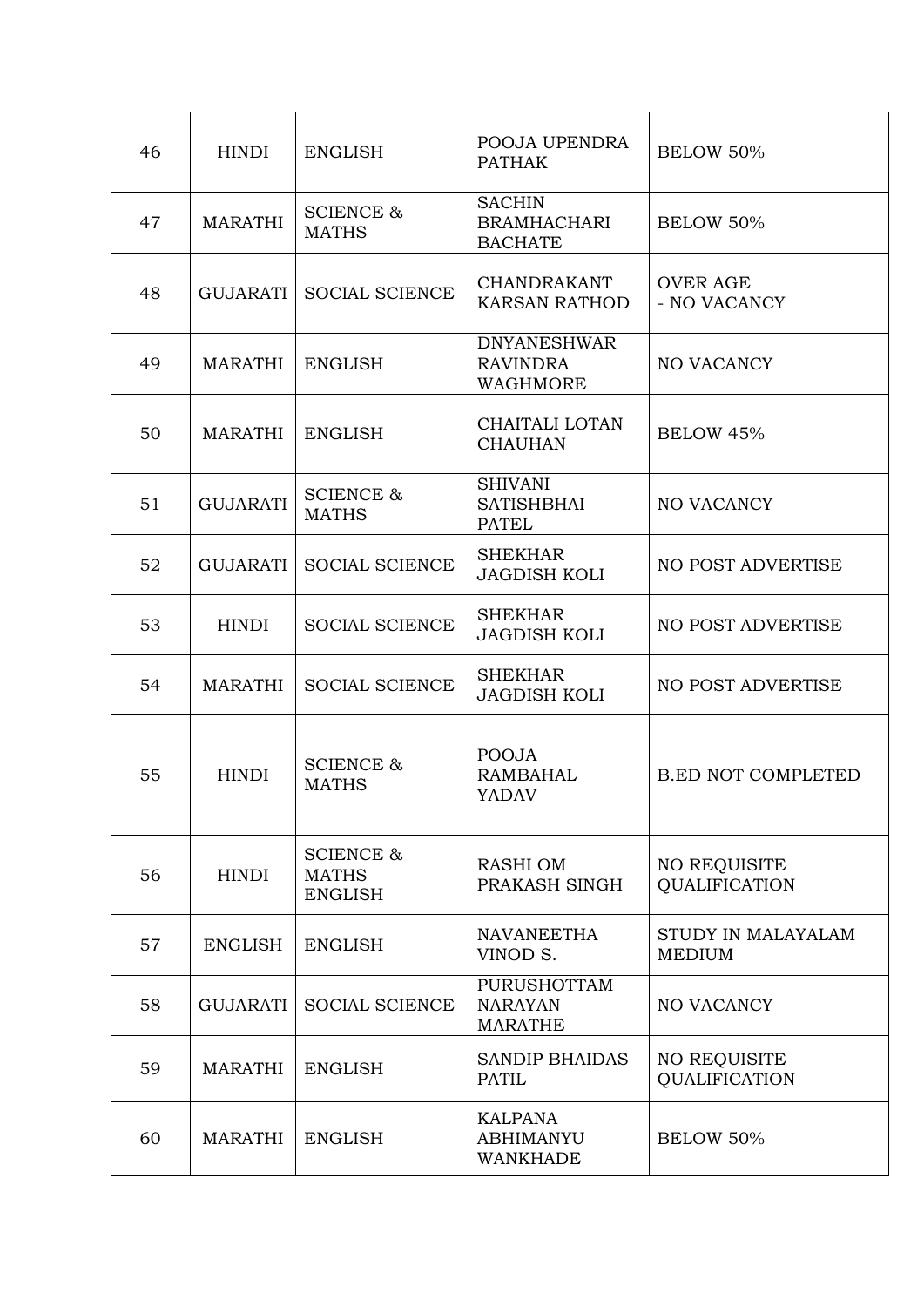| 61 | <b>ENGLISH</b>  | <b>ENGLISH</b>                       | <b>MILAN MARCUS</b><br><b>NADGE</b>                    | <b>OVER AGE</b>                             |
|----|-----------------|--------------------------------------|--------------------------------------------------------|---------------------------------------------|
| 62 | GUJARATI        | <b>ENGLISH</b>                       | <b>SNEHAL</b><br><b>JASHVANTSINH</b><br><b>THAKOR</b>  | <b>NOT TET</b>                              |
| 63 | <b>ENGLISH</b>  | <b>SCIENCE &amp;</b><br><b>MATHS</b> | <b>MUHAMMED</b><br><b>RAMEEF</b><br><b>ABDULLA K.V</b> | STUDY IN MALAYALAM<br><b>MEDIUM</b>         |
| 64 | GUJARATI        | <b>ENGLISH</b>                       | <b>SANDIP BHAIDAS</b><br><b>PATIL</b>                  | <b>NO REQUISITE</b><br>QUALIFICATION        |
| 65 | <b>ENGLISH</b>  | <b>SCIENCE &amp;</b><br><b>MATHS</b> | <b>BHUMIKABEN</b><br><b>KANTILAL</b><br><b>KHAMBHU</b> | STUDY IN GUJARATI<br><b>MEDIUM</b>          |
| 66 | <b>HINDI</b>    | <b>HINDI</b>                         | <b>RAMANAND</b><br><b>JOGESHWAR SAH</b>                | <b>NO VACANCY</b>                           |
| 67 | GUJARATI        | <b>ENGLISH</b>                       | <b>TARUNKUMAR</b><br><b>JAYANTILAL</b><br><b>PATEL</b> | BELOW 50%                                   |
| 68 | <b>ENGLISH</b>  | <b>SCIENCE &amp;</b><br><b>MATHS</b> | <b>VAISHALIBEN</b><br><b>HAJABHAI VALA</b>             | <b>STUDY IN GUJARATI</b><br><b>MEDIUM</b>   |
| 69 | <b>ENGLISH</b>  | <b>SCIENCE &amp;</b><br><b>MATHS</b> | <b>MANISH LALIT</b><br><b>GOSWAMI</b>                  | <b>NO REQUISITE</b><br>QUALIFICATION        |
| 70 | <b>HINDI</b>    | <b>SOCIAL SCIENCE</b>                | <b>ARUN KUMAR</b><br><b>SHARMA</b>                     | No Specific subject<br>mentioned            |
| 71 | <b>ENGLISH</b>  | <b>SOCIAL SCIENCE</b>                | <b>SANDIP NANAJI</b><br><b>KAWADE</b>                  | <b>STUDY IN MARATHI</b><br><b>MEDIUM</b>    |
| 72 | <b>MARATHI</b>  | <b>ENGLISH</b>                       | SANDIP NANAJI<br><b>KAWADE</b>                         | <b>NO REQUISITE</b><br><b>QUALIFICATION</b> |
| 73 | <b>ENGLISH</b>  | <b>ENGLISH</b>                       | <b>SANDIP NANAJI</b><br><b>KAWADE</b>                  | STUDY IN MARATHI<br><b>MEDIUM</b>           |
| 74 | <b>ENGLISH</b>  | <b>SOCIAL SCIENCE</b>                | <b>RAJESH BALU</b><br><b>JADHAV</b>                    | STUDY IN MARATHI<br><b>MEDIUM</b>           |
| 75 | <b>GUJARATI</b> | <b>SCIENCE &amp;</b><br><b>MATHS</b> | <b>UMISHABEN</b><br><b>JAYESHBHAI</b><br><b>PATEL</b>  | <b>STUDY IN GUJARATI</b><br><b>MEDIUM</b>   |
| 76 | <b>GUJARATI</b> | <b>SCIENCE &amp;</b><br><b>MATHS</b> | <b>TARUNAKUMARI</b><br><b>RAMUBHAI PATEL</b>           | STUDY IN MARATHI<br><b>MEDIUM</b>           |
| 77 | <b>ENGLISH</b>  | <b>SCIENCE &amp;</b><br><b>MATHS</b> | <b>SHWETHA</b><br><b>SASIDHARAN</b><br><b>MENON</b>    | NO B.ED                                     |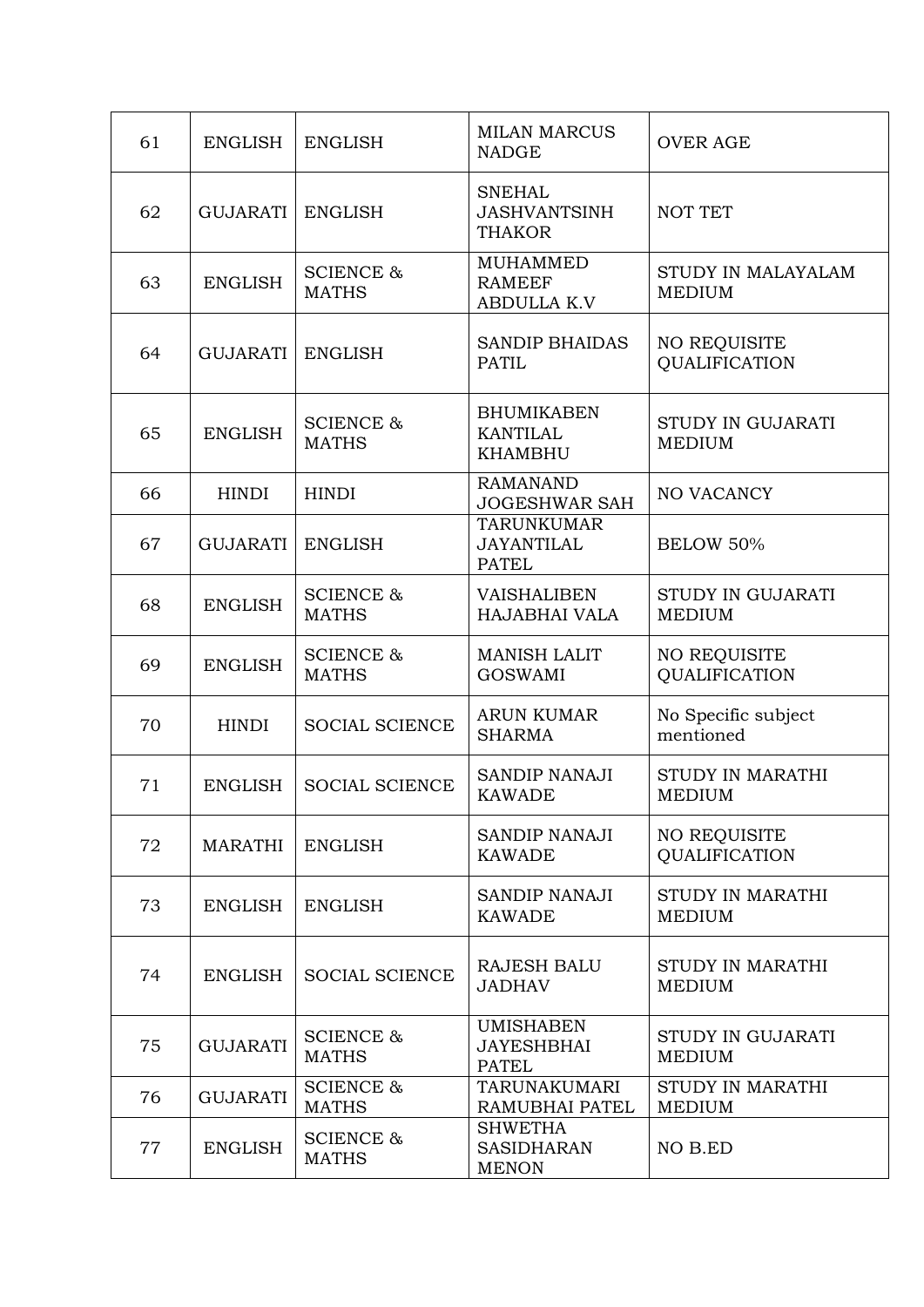| 78 | <b>ENGLISH</b>  | <b>SOCIAL SCIENCE</b>                | <b>SUMIT MEGHJI</b><br><b>BARAIYA</b>                        |                                                                                               |
|----|-----------------|--------------------------------------|--------------------------------------------------------------|-----------------------------------------------------------------------------------------------|
| 79 | <b>GUJARATI</b> | <b>SCIENCE &amp;</b><br><b>MATHS</b> | <b>RASHMIBEN</b><br><b>RAMUBHAI PATEL</b>                    | STUDY IN GUJARATI<br><b>MEDIUM</b>                                                            |
| 80 | <b>GUJARATI</b> | <b>SCIENCE &amp;</b><br><b>MATHS</b> | <b>JAYSHRIBEN</b><br><b>ASHOKBHAI</b><br><b>PATEL</b>        | STUDY IN GUJARATI<br><b>MEDIUM</b>                                                            |
| 81 | <b>GUJARATI</b> | <b>SCIENCE &amp;</b><br><b>MATHS</b> | <b>HIRALKUMARI</b><br><b>GHANSHYAMSINH</b><br><b>SOLANKI</b> | STUDY IN GUJARATI<br><b>MEDIUM</b>                                                            |
| 82 | <b>MARATHI</b>  | <b>SCIENCE &amp;</b><br><b>MATHS</b> | DIPIKA DILIPRAO<br><b>CHORE</b>                              | <b>NO REQUISITE</b><br><b>QUALIFICATION</b>                                                   |
| 83 | <b>ENGLISH</b>  | <b>SCIENCE &amp;</b><br><b>MATHS</b> | <b>BHAWANA ANIL</b><br><b>BHARDWAJ</b>                       | <b>B.ED APPEARING</b>                                                                         |
| 84 | <b>HINDI</b>    | <b>SCIENCE &amp;</b><br><b>MATHS</b> | <b>SNEHALBEN</b><br><b>RAMESHBHAI</b><br><b>GHADIYA</b>      | <b>STUDY IN GUJARATI</b><br><b>MEDIUM</b>                                                     |
| 85 | <b>ENGLISH</b>  | <b>SCIENCE &amp;</b><br><b>MATHS</b> | <b>SNEHALBEN</b><br><b>RAMESHBHAI</b><br><b>GHADIYA</b>      | STUDY IN GUJARATI<br><b>MEDIUM</b>                                                            |
| 86 | <b>GUJARATI</b> | <b>SOCIAL SCIENCE</b>                | <b>JIGNA HARIBHAI</b><br><b>BAGDA</b>                        | <b>NO VACANCY</b>                                                                             |
| 87 | GUJARATI        | <b>DRAWING</b>                       | <b>NILAMBEN</b><br><b>BHAGAVANGI</b><br><b>GARASIYA</b>      | <b>NO VACANCY</b>                                                                             |
| 88 | GUJARATI        | <b>SOCIAL SCIENCE</b>                | <b>KRISHNA</b><br><b>THAKORBHAI</b><br><b>TANDEL</b>         | <b>NO VACANCY</b>                                                                             |
| 89 | <b>ENGLISH</b>  | <b>SOCIAL SCIENCE</b>                | <b>SHONAKM</b>                                               | NO DOCUMENT<br><b>ATTACHED</b>                                                                |
| 90 | <b>ENGLISH</b>  | <b>SOCIAL SCIENCE</b>                | <b>KOMAL</b>                                                 | <b>NO VACANCY</b><br>- NO DOCUMENT<br><b>ATTACHED</b><br>- NOT IN PRESCRIBED<br><b>FORMAT</b> |
| 91 | <b>ENGLISH</b>  | <b>SOCIAL SCIENCE</b>                | <b>MINALBEN</b><br><b>SURYANSINH</b><br><b>GOHEL</b>         | NO VACANCY<br>- NO DOCUMENT<br><b>ATTACHED</b><br>- NOT IN PRESCRIBED<br><b>FORMAT</b>        |
| 92 | <b>ENGLISH</b>  |                                      | <b>RAM BALASAHEB</b><br><b>GAIKWAD</b>                       | <b>NOT APPLLIED IN</b><br>PRESCRIBED FORMAT                                                   |
| 93 | <b>ENGLISH</b>  | <b>SCIENCE &amp;</b><br><b>MATHS</b> | <b>ANNE MARY</b><br><b>JOSEPH</b>                            | NO DOCUMENT<br><b>ATTACHED</b>                                                                |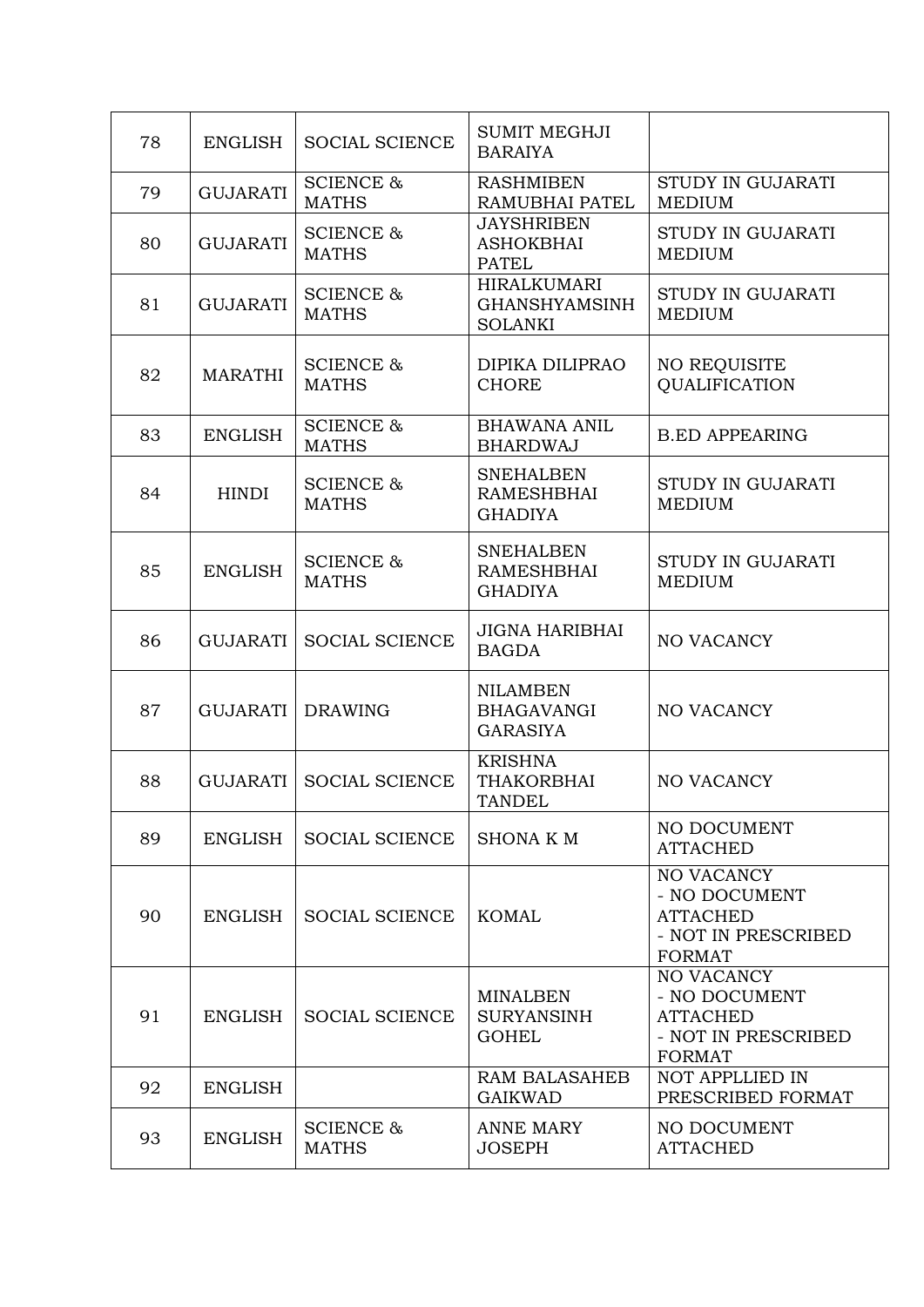| 94  | <b>ENGLISH</b>  |                                      | ABEY GEORGE                                              | <b>NOT APPLIED IN</b><br>PRESCRIBED FORMAT                      |
|-----|-----------------|--------------------------------------|----------------------------------------------------------|-----------------------------------------------------------------|
| 95  | <b>MARATHI</b>  | <b>ENGLISH</b>                       | <b>MAHESH LAXI</b><br><b>RAVTE</b>                       | <b>OVERAGE</b>                                                  |
| 96  |                 |                                      | <b>VARSHA</b><br><b>CHAMPAKBHAI</b><br><b>SARBHANIYA</b> | <b>OVERAGE</b>                                                  |
| 97  | <b>ENGLISH</b>  | <b>SCIENCE &amp;</b><br><b>MATHS</b> | <b>URAVASHIBEN</b><br><b>GIRISHKUMAR</b><br><b>PATEL</b> | <b>STUDY IN GUJARATI</b><br><b>MEDIUM</b>                       |
| 98  | <b>HINDI</b>    | <b>SCIENCE &amp;</b><br><b>MATHS</b> | <b>URAVASHIBEN</b><br><b>GIRISHKUMAR</b><br><b>PATEL</b> | <b>STUDY IN GUJARATI</b><br><b>MEDIUM</b>                       |
| 99  | <b>MARATHI</b>  | <b>SOCIAL SCIENCE</b>                | <b>DILWARSING</b><br><b>VIRSING THAKARE</b>              | NO POST OF SOCIAL<br><b>SCIENCE IN MARATHI</b><br><b>MEDIUM</b> |
| 100 | <b>GUJARATI</b> | <b>ENGLISH</b>                       | <b>DHARANA</b><br><b>UTTAMBHAI</b><br><b>PATEL</b>       | <b>B.A. WITH GUJARATI</b>                                       |
| 101 | <b>ENGLISH</b>  | <b>SCIENCE &amp;</b><br><b>MATHS</b> | <b>SHOHANI SURESH</b><br><b>DHODI</b>                    | <b>STUDY IN GUJARATI</b><br><b>MEDIUM</b>                       |
| 102 | <b>ENGLISH</b>  | <b>SOCIAL SCIENCE</b>                | <b>SUNITA RAMESH</b><br><b>PATEL</b>                     | <b>STUDY IN GUJARATI</b><br><b>MEDIUM</b>                       |
| 103 | <b>ENGLISH</b>  | <b>SOCIAL SCIENCE</b>                | <b>DIPIKA</b><br><b>DHIRUBHAI PATEL</b>                  | STUDY IN GUJARATI<br><b>MEDIUM</b>                              |
| 104 | <b>ENGLISH</b>  | <b>SCIENCE &amp;</b><br><b>MATHS</b> | <b>JINALBEN</b><br><b>NAYANBHAI</b><br><b>TANDEL</b>     | <b>STUDY IN GUJARATI</b><br><b>MEDIUM</b>                       |
| 105 | <b>HINDI</b>    | <b>ENGLISH</b>                       | <b>RAHUL BHATU</b><br><b>PAWAR</b>                       | B.COM                                                           |
| 106 | <b>MARATHI</b>  | <b>ENGLISH</b>                       | <b>RAHUL BHATU</b><br><b>PAWAR</b>                       | B.COM                                                           |
| 107 | <b>ENGLISH</b>  | <b>SOCIAL SCIENCE</b>                | <b>KAMINI BALDEV</b><br><b>SOLANKI</b>                   | <b>STUDY IN GUJARATI</b><br><b>MEDIUM</b>                       |
| 108 | <b>ENGLISH</b>  | <b>SOCIAL SCIENCE</b>                | <b>ASHMITA</b><br><b>JAGUBHAI PATEL</b>                  | STUDY IN GUJARATI<br><b>MEDIUM</b>                              |
| 109 | <b>MARATHI</b>  | <b>ENGLISH</b>                       | <b>DIPAK HIRAMAN</b><br><b>BHAMRE</b>                    | <b>B.COM</b>                                                    |
| 110 | <b>GUJARATI</b> | <b>ENGLISH</b>                       | <b>DIPAK HIRAMAN</b><br><b>BHAMRE</b>                    | B.COM                                                           |
| 111 | <b>GUJARATI</b> | <b>ENGLISH</b>                       | <b>SHILPAKUMARI</b><br>NAGINBHAI PATEL                   | <b>GRADUATION WITH</b><br><b>ECONOMICS</b>                      |
| 112 | <b>ENGLISH</b>  | <b>SCIENCE &amp;</b><br><b>MATHS</b> | VISHNU M.K.                                              | STUDY IN MALAYALAM &<br><b>KTET</b>                             |